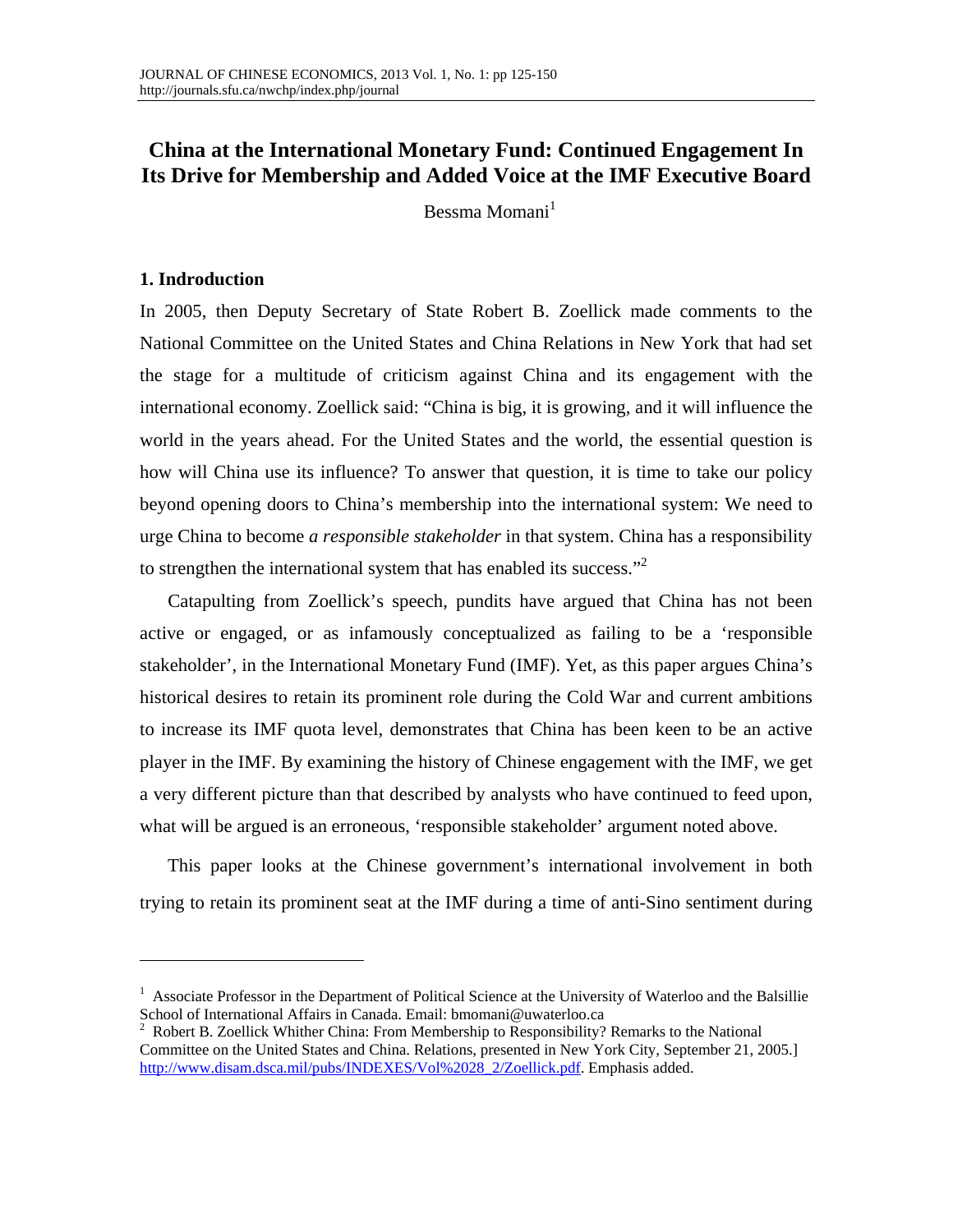the Cold War and its continued quest for increased quota levels to have added prominence at the IMF Executive Board in the current period of a global shift of economic power from the 'West to the rest'. The case demonstrates how China negotiated its position in light of two key periods in its international history. At the same time, China has consistently demonstrated its desire for international respect of its position that was commensurate with its role and history in the international economic system.

China's forced departure from the International Monetary Fund during the early years of the Cold War and its recent and continued quest to gain power at the IMF has not received adequate focus in academic literature. It would be a surprise to some that in fact China attempted to reinstate itself at the IMF throughout most of the Cold War period. In contrast to contemporary arguments that China is not an engaged member of the IMF, this chapter uses extensive archival material and process-tracing to demonstrate that the historical account shows how the Chinese government continued its engagement with the international monetary system during its relative ostracisation of the Cold War days as well as show the Chinese government have pursued involvement in IMF governance through its quest for more voice and votes at the IMF's highest decision-making body.

#### **2. Attempts at Returning China's "Rightful Place" at the IMF helm**

As described and analyzed by Helliener (2012), Chinese officials pressed to have a strong quota at the Bretton Woods Conference in the 1940s. China's prominence at Bretton Woods was then reflected in the fact that it was assigned the fourth largest quota and voting share in the IMF and World Bank. This position guaranteed it a seat on the Executive Boards of the IMF and World Bank. A prominent position it would find itself fighting for again throughout the Cold War and into the 1970s. With the fourth largest Bretton Woods voting share- after the US, UK, and USSR- the Republic of China (ROC) had sufficient quota to appoint a seat at the IMF Executive Board. Despite the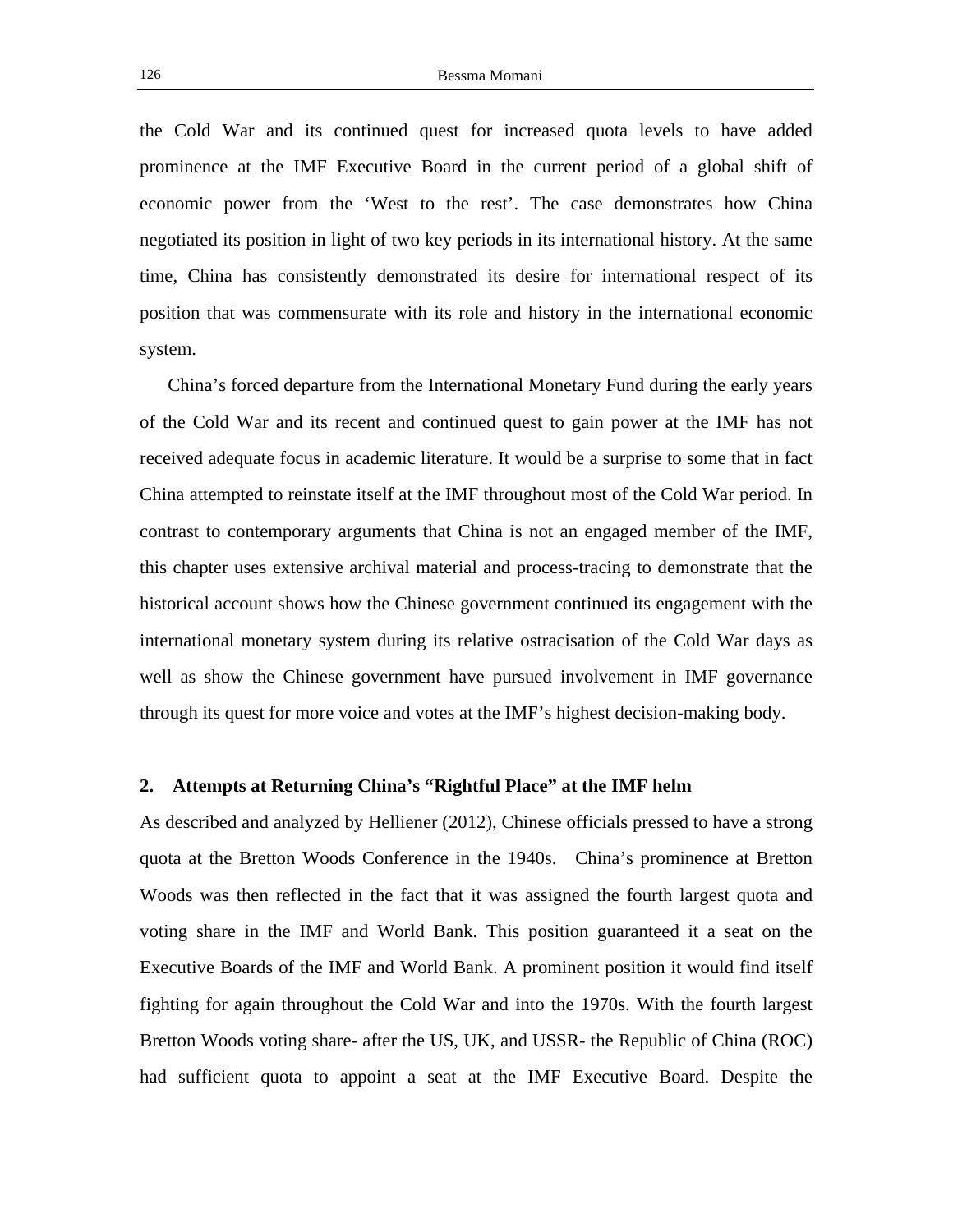Communist Party control over mainland China and the establishment of the Peoples' Republic of China (PRC) in 1949, the United Nations and accordingly the IMF, continued to recognize the Kuomintang government in Taiwan of ROC as the official government of China. As the Central Bank of China office moved to Taipei, so did the IMF-Chinese relationship. This would not change until the mid-1970s after intense debate and discussion within and outside of the IMF.

With the commencement of the IMF executive board in 1946, the ROC appointed an Executive Director - a position it held until 1960. With general increases in quotas in the 1950s, the ROC no longer had one of the top five quota contributions at the IMF and lost its right to appoint a board seat. However, it had sufficient quota as one of the largest contributors to elect its own Executive Director in 1960 and held the seat without a constituency until 1966. From 1966 to 1970, the ROC held an elected executive board seat, but with the support of Korea and Vietnam; similarly, from 1970 to 1972, the Philippines also joined the China-led constituency.

Throughout the 1950s, the PRC had made repeated attempts, requests, and motions at annual meetings and at executive board meetings to unseat the ROC and re-instate its 'rightful place' at the Executive Board. Specifically, through Czechoslovakia, Finland, Poland, India and Yugoslavia, the PRC repeated their objections to the Kuomintang government's role at the IMF board. Officials from the PRC had also protested against the Kuomintang government directly to the IMF throughout this time. For the next twenty years, the disputed status of the Chinese representation at the United Nation meant that other UN organs like the IMF were paralyzed to change.

On 25 October 1971, the UN General Assembly agreed to give the PRC government the right to represent China at the UN and accordingly expel the Kuomintang representatives from the UN Security Council. The IMF was now in a predicament, one that it aptly labelled the "China problem" in its internal correspondences among management. Fund management agreed that the question of membership and the board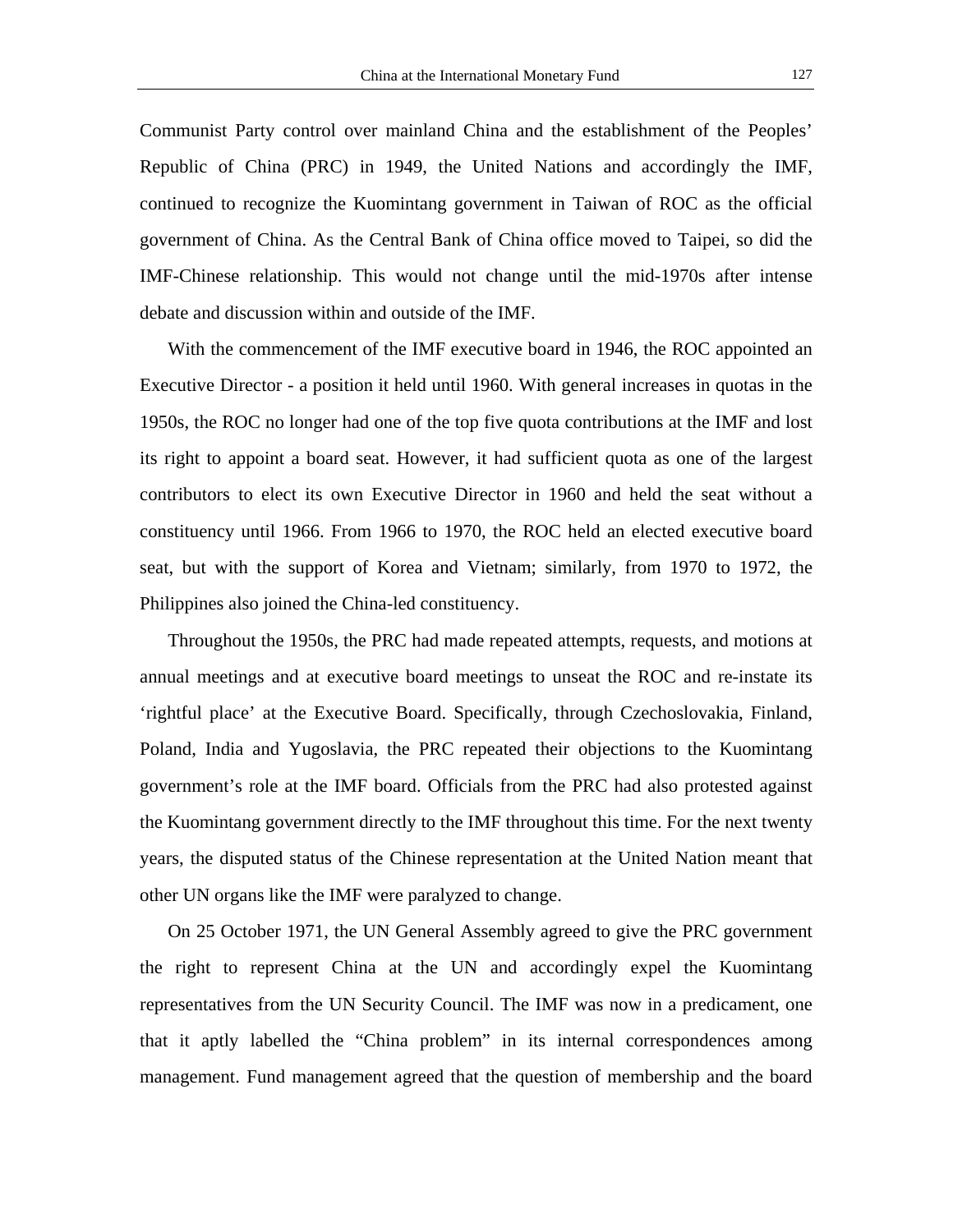seat could be legally decided as an internal matter within the Executive Board itself- but which became the site of international politicking. The IMF Management and Executive Board came to the conclusion that the UN position was not to be viewed as a decision, which the IMF must implement. Rather, the UN-Fund agreement allowed the IMF to have more leeway in its decisions and it could take the UN position as an informal recommendation.<sup>3</sup>

The IMF and the World Bank would similarly take a coordinated approach to the 'China problem'. The Bretton Woods' legal teams went to New York and met with the UN Secretary General representatives to discuss the Chinese problem. The meeting reaffirmed longstanding views in the Bretton Woods organizations that the IMF and World Bank were free to decide internally on the issue of membership, but that they were required to consider UN decisions and deliberations. The World Bank's General Counsel Aron Broches, known as one of the "fathers" of the World Bank and a key participant in the 1944 Bretton Woods Conference, argued that the two organizations "...let the dust settle down a little first" before making a decision.<sup>4</sup> The World Bank was also in a bit of a bind because it had lent \$100 million to the ROC and had a further commitment of disbursements of another \$200 million. Moreover, if the Fund decided to proceed and cease Taipei's membership, the World Bank's article of agreements would then require it to follow suit within three months.<sup>5</sup>

The IMF simulated UN voting on the matter to see how the 'dust would settle' on Chinese membership in its Executive Board. In trying to simulate an IMF Executive Board vote on the China issue, the Fund replicated UN voting using the Fund's quotas and found that the PRC would be blocked by a thin margin and support for continued the ROC representation of China would prevail. The differences in IMF and UN voting

<sup>&</sup>lt;sup>3</sup> IMF. "Representation at the 1961 Annual Meeting" Office Memorandum from Joseph W. Lang to Mr. Horne. 3 July 1961, p.3. IMF Archives.

<sup>&</sup>lt;sup>4</sup> IMF Archives. Deputy General Counsel Gerstein. "Representation of China" 29 October 1971. P. 1.  $\frac{5}{5}$  See IBBD. Article VI. Section 3

<sup>&</sup>lt;sup>5</sup> See *IBRD*. Article VI, Section 3.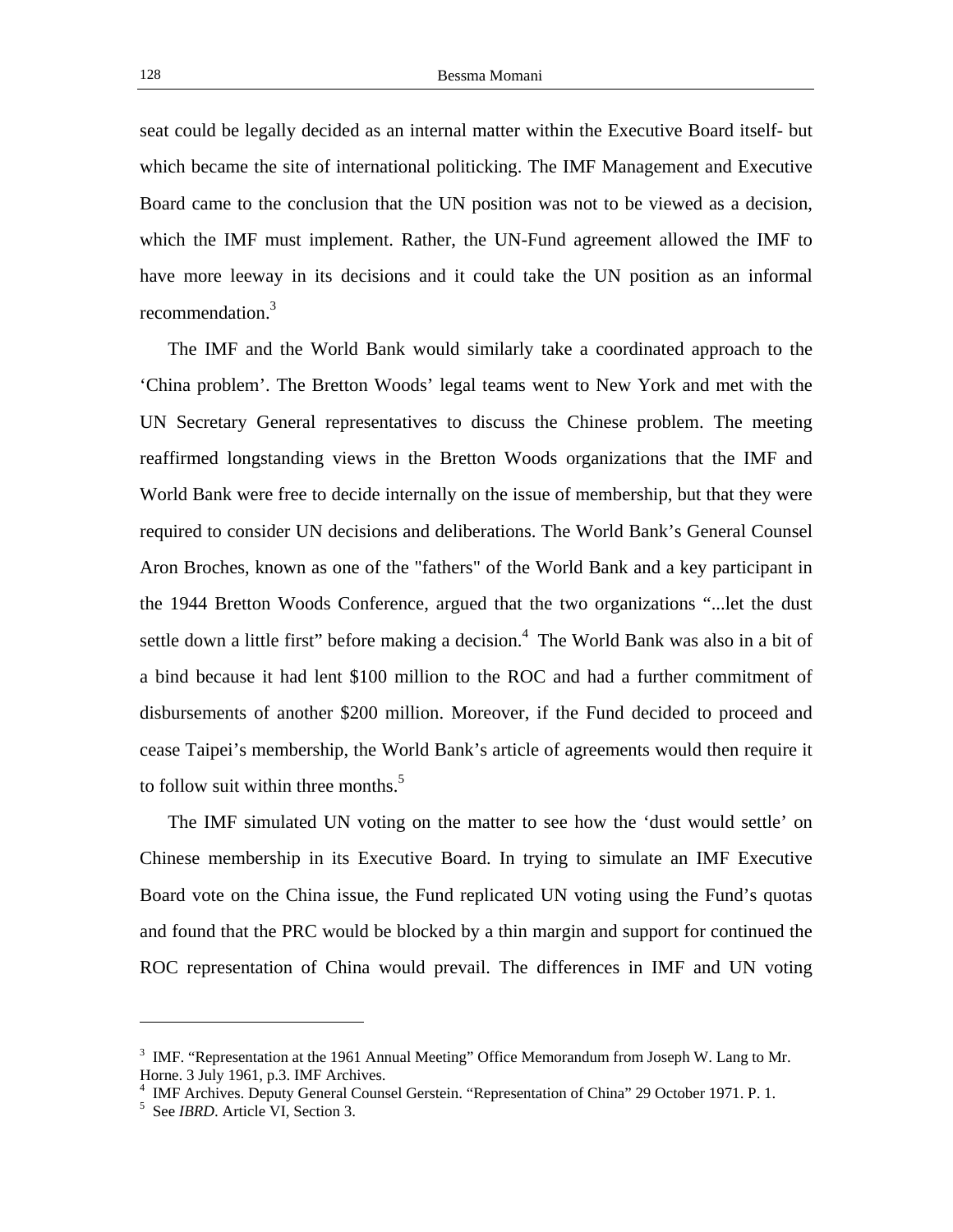outcomes was explained by virtue of the fact that a number of IMF members were not members of the UN (such as Germany and Vietnam) and that a number of UN members in the socialist world who were supportive of the PRC were not members of the Fund.<sup>6</sup> IMF Management decided on an order of preferences. First, Management preferred to continue Taiwan's membership in the Fund and to follow a 'transformation' strategy, where China's representation would become in effect Taiwan. Second, failing to get a majority of votes in favour of the ROC, then Management would ask Taiwan to withdraw. It was further noted that the PRC would not likely meet IMF conditions of membership and so this would save the communists the "embarrassment" of "violations almost from the outset". Moreover, Fund management knew that it was difficult to remove Taiwan from the IMF when Taiwan was still meeting its obligations to the Fund; however, the IMF could consider 'the doctrine of loss of statehood' as another possibility.<sup>7</sup>

Through individual discussions with directors, the Fund management notified the PRC that if they assumed Taiwan's position, then the former would have the obligation to repurchase any outstanding gold and also repurchase 75% of its quota. In addition to these financial obligations, the PRC would need to meet the terms of the Articles of Agreement, which included disclosing economic data and seeking approval of exchange rate policies. This posed a challenge because the PRC was unlikely to be willing or capable of meeting Fund obligations of membership. Moreover, if the PRC claimed that the Taiwan presence was a problem of representation and not membership, then it would be difficult for the Fund to demand member obligations to the articles without the threat of seeking compulsory withdrawal; this could then aggravate international political matters further. <sup>8</sup>

<sup>&</sup>lt;sup>6</sup> IMF Archives. W.L. Hebbard (IMF Secretary) to Managing Director. "Hypothetical Fund Voting Base on Pattern of UN Voting on China Representation" 29 October 1971. P.1

<sup>&</sup>lt;sup>7</sup> IMF Archives. Gerstein. "Memorandum for Files" 2 November 1971. P1.<br><sup>8</sup> IMF Archives. Joseph Gold. "Memorandum for Files" 10 November 1971.

<sup>&</sup>lt;sup>8</sup> IMF Archives. Joseph Gold. "Memorandum for Files" 10 November 1971. P1-3.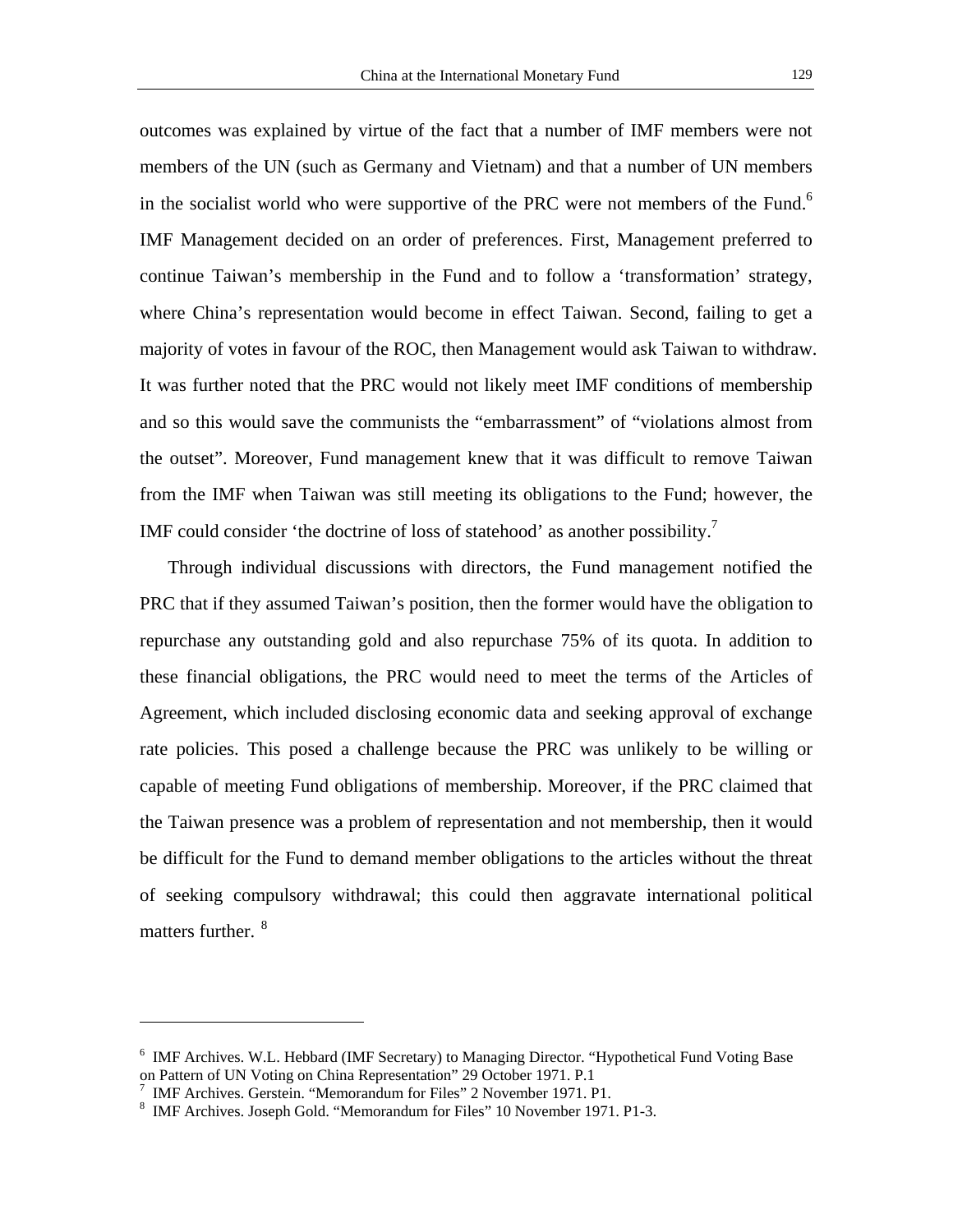The IMF was not able to legally remove Taiwan's membership because it was meeting the terms of its obligations with the IMF.

"They [Executive Directors] stressed that the decision was likely to be taken by Foreign Offices and not Treasuries or Central Banks, and it would be difficult for the Foreign Offices to distinguish between the UN and the Fund. Some emphasized, therefore, that it would be necessary to dwell on the political and not the financial problems that would follow from the automatic recognition of the PRC as the member."<sup>9</sup>

IMF Management chose to ignore a letter the received from the PRC to strip the ROC of its membership. <sup>10</sup> Management went on to argue that the UN letter was in reference to the "UN and its related organizations" and that this did not include the specialized agencies "... let alone the completely autonomous Fund and Bank".<sup>11</sup>

On a number occasions, Taiwan's Ambassador Wong reaffirmed his government's desire to remain a member of the  $IMF<sup>12</sup>$ . This would be an uphill battle, Deputy Managing Director Frank Southard advised, because it was felt there was support of the PRC in the international political community. Southard discussed with Ambassador Wong possible ways of blocking a PRC attempt to unseat Taiwan. At one point, it was suggested that the Taiwanese reapply with a new application for new membership; this, however, would not prevent the PRC from laying claim to the old membership and the board seat.

The issue of quota remained a thorny one, but the Taiwanese claimed they would be willing to remove their claim to represent the mainland. This would, however, result in a decline of quota to under \$100 million, which greatly disturbed Ambassador Wong. The Taiwanese agreed to consult with other Fund members to see if they would have success

<sup>&</sup>lt;sup>9</sup> IMF Archives. Joseph Gold. "Memorandum for Files" 10 November 1971. p.3.

<sup>&</sup>lt;sup>10</sup> IMF Archives. Managing Director Gordon Williams. "Kittani Telegraph re China" 17 January 1972. p.1.<br><sup>11</sup> IMF Archives. Managing Director Gordon Williams. "Kittani Telegraph re China" 17 January 1972. p.1.<br><sup>12</sup> IMF Arc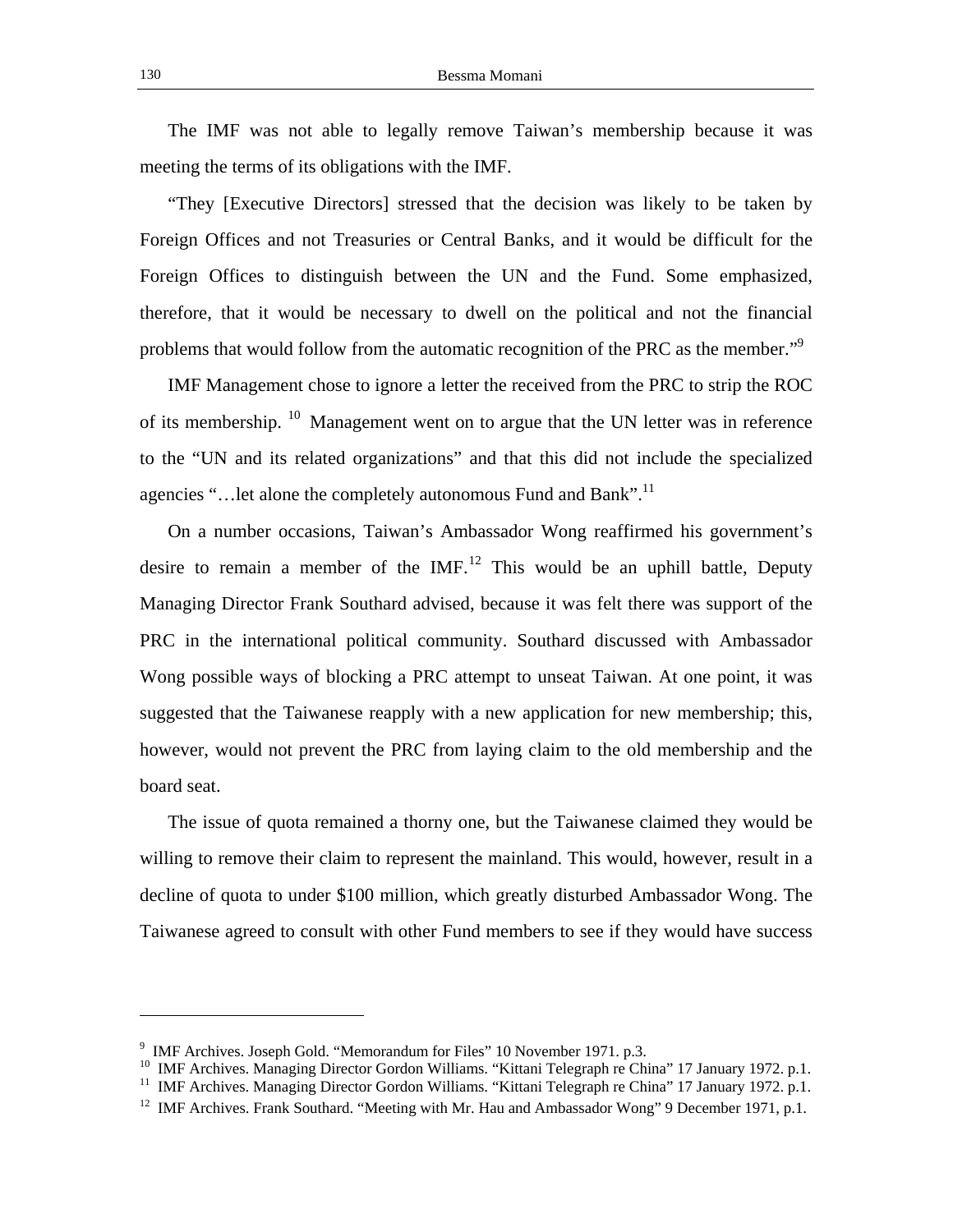with a new membership application.<sup>13</sup> China's quota in the Fund had not changed in any of the quota reviews since the original quota of \$550 million; more importantly, this was paid in full by Taiwan in 1970, well after the creation of the PRC (a point refuted by the PRC who claim that the quota paid and the gold contributed is an asset of the PRC). However, the calculated quota included assumptions made about both the mainland and Taiwan together before the 1949 Communist Revolution. Moreover, China's currency subscriptions to the IMF were made in Taiwanese Yuan and not RMB Yuan.

On 15 June 1972, Mr. Hsu representing the Republic of China had resigned. So the seat, formerly held by Republic of China, lay empty and 'China' was not represented. Meanwhile, the People's Republic of China's Minister of Foreign Affairs had informed the UN Secretary General that multilateral treaties signed by the 'defunct Chinese government' would be determined on a case by case basis.14 The IMF had not received any instruction from either the PRC government or the United Nations on what to do. Despite this, the Fund was worried that the PRC would propose 'censure of the IMF and IBRD for non-compliance with the UN Resolution."15 On the heels of the 1973 Annual Meetings in Nairobi, the PRC's Minister of Foreign Affairs, Chi Peng-Fei wrote to the IMFs Managing Director Johannes Witteveen in September. Peng-Fei reminded the Managing Director (MD) that the ROC was one of the founding members of the IMF and World Bank at the Bretton Woods meetings.

The Fund's Deputy Managing Director and the World Bank's Vice President went to the United Nations in New York, in November 1973, to get the PRC's clarification. In the meeting, the Bretton Woods management asked how the Beijing authorities would address the issue of quotas in the Fund. Chinese Ambassador Wang Jun-Sheng complained that the two organizations had continued well beyond their mandate to

<sup>&</sup>lt;sup>13</sup> IMF Archives. Frank Southard. "Meeting with Mr. Hau and Ambassador Wong" 20 January 1972, p. 1-2.<br><sup>14</sup> Based on letter sent 25 September 1972 by PRC Foreign Minister to UN Secretary General.

<sup>&</sup>lt;sup>15</sup> IMF Archives. Frank Southard. "Discussion of China in the Administrative committee on coordination" 26 October 1972, p.3.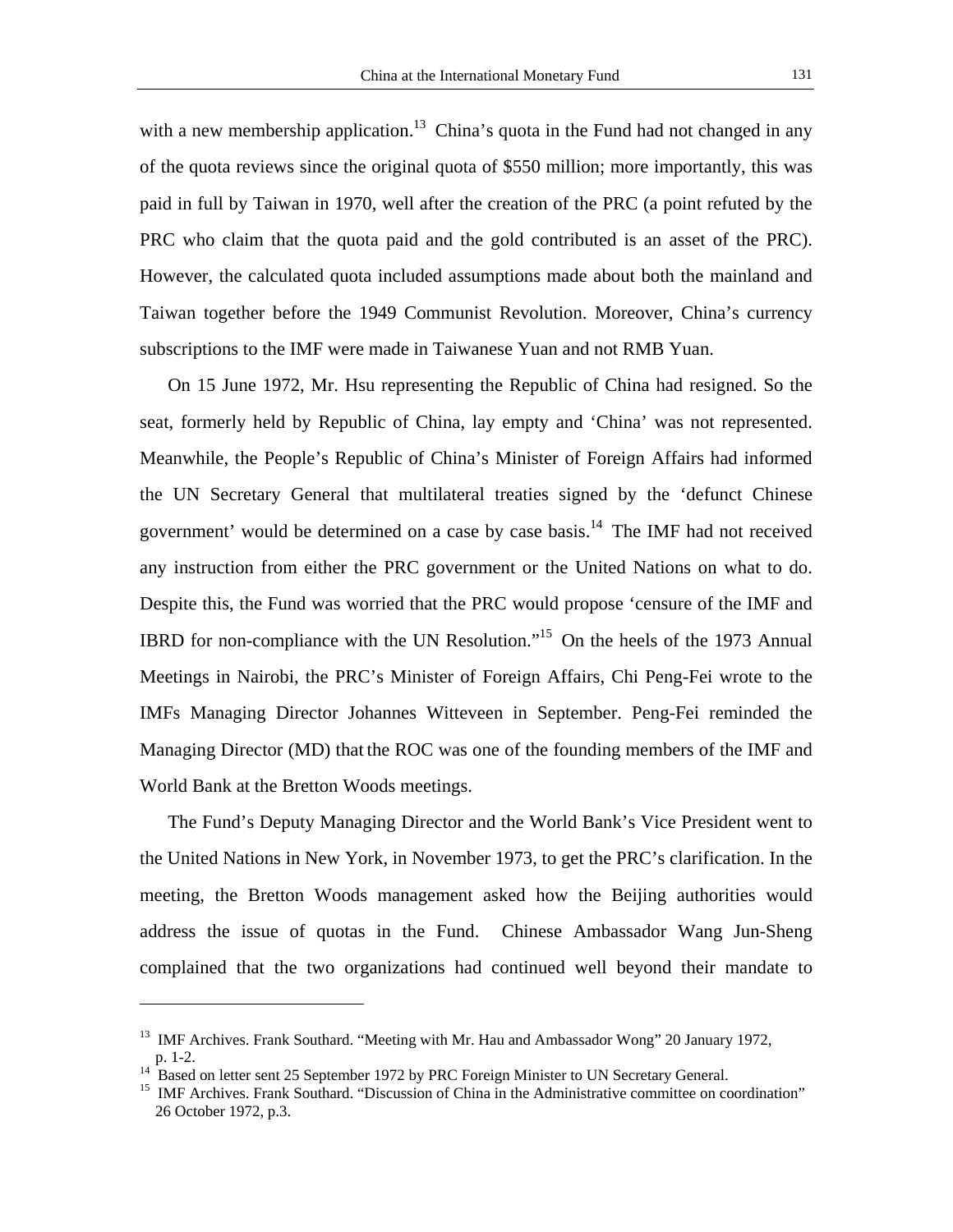recognize the Taiwanese representation and that the PRC had already made their position clear in cables to the two organizations.

This was to no avail, and nearly three years passed and Fund management continued to report to the board that he had yet to hear from the PRC. The IMF staff continued with business as usual and continued to refer to the ROC as 'China' in all of its reports. Progress came when the annual IMF-World Bank meeting was set to take place in Manila in October 1976. In the previous summer, it had been reported that the PRC was pressuring the Pilipino President Ferdinand Marcos to break diplomatic ties with Taipei in exchange for the PRC's support of the Philippine's application to join the Non-Aligned Movement.<sup>16</sup> Specifically, the Pilipino government was asked to cease issuing Taiwanese individuals' entry visas into the Philippines. The ROC Embassy raised their travel concerns with the IMF and the World Bank; the issue posed a new problem for the IMF and the World Bank. Would the Taiwanese officials who were still technically representing China at the Annual Meetings be barred from entering Manila? At the same time, the People's Republic of China had pressured the Pilipino Minister of Finance and prominent business leader, Cesar Virata, to deny the Taiwanese entry into the country. Virata was also directed by the Philippine Foreign Minister to not refer to Taipai as China in the annual meetings.<sup>17</sup> The Philippine government inquired if it could refer to the ROC as Taiwan as way out of the diplomatic dilemma it faced. Fund and World Bank management raised the ROC travel concerns and its own objections with the Pilipino government: "...if there were any restrictions on any bona fide 1976 Annual Meetings Participants entry into the Philippines, I could state unequivocally that the gavel would not go down in calling the meetings to order at scheduled. That I felt quite sure the position would be that no change could be made in the name of the member or any

<sup>16</sup> Wideman, Bernard. "Marcos Listens to the Peking Tune," *Far Eastern Economic Review*. No. 31 (July 30, 1976): 28-29.

<sup>&</sup>lt;sup>17</sup> IMF Archives. Cesar Virata. "Letter to Johannes Witteveen" 13 September 1976. p.1.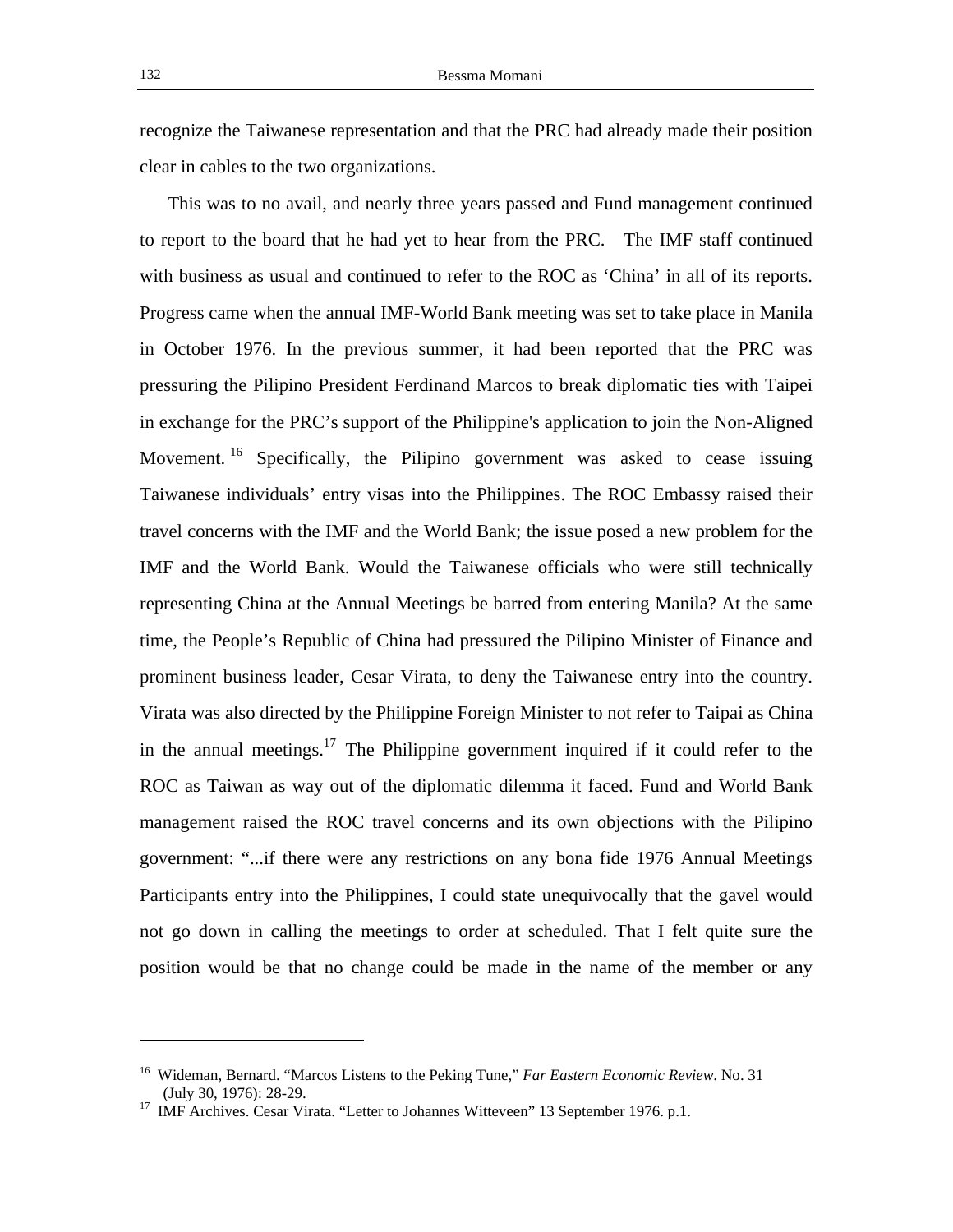member without the change being made by the member concerned...its legal name with the Fund and the Bank ... is listed as 'China'..."<sup>18</sup>

After threatening to cancel and move the meeting elsewhere if the ROC officials were not granted entry visas or if Pilipino airlines refused them entry on board, the Philippines' Ministry of Foreign Affairs issued a carte blanche for all attendees of the IMF meetings to be allowed entry into the county. The potential diplomatic roe was defused, but the PRC would begin its strongest campaign to unseat Taiwan.

In anticipation of the Annual Meetings in Manila, the People's Bank of China President Mr. Chen Hsi-Yu sent the IMFs Managing Director yet another cable that nearly mirrored PRCs letter to Witteveen three years earlier. Again, stating that Taiwan had illegally occupied China's seat for 20 years and added that if Taiwan were to use any IMF quota belonging to China proper, then the PRC would "reserve the right to recover the losses arising from any illegal disposal". <sup>19</sup> The PRC had publicized the contents of the cable with Fund member governments in hopes of stirring the pot at the annual meetings. The Managing Director responded that in the meeting with the PRCs UN Ambassador three years prior, he had asked the PRC government to clarify their intentions with regards to safeguarding the IMF interests and that membership involved rights and obligations. Without receiving a PRC response, Mr. Witteveen was not given any clarification on how to proceed. <sup>20</sup> The PRC and IMF stalemate looked like it would continue, but the Executive Board would take the onus to remove the locus of discussions beyond Management. $2<sup>1</sup>$ 

In a restricted session at the 3 December 1976 Executive Board meeting, Executive Directors generally expressed their dissatisfaction with Management in resolving the

<sup>&</sup>lt;sup>18</sup> IMF Archives. Johannes Witteveen. "Letter to Chen Hsi-Mu, President of the People's Bank of China" 30 September 1976. p.1.

<sup>&</sup>lt;sup>19</sup> IMF Archives. Chen Hsi-Yu. "Cable to Mr. H. Johannes Witteveen, Managing Director" 30 September

<sup>1976.</sup> p.5. 20 IMF Archives. Johannes Witteveen. "Letter to Chen Hsi-Mu, President of the People's Bank of China" 30 September 1976. p.1. 21 In November 1976, the IMF staff drafted a first cut at studying the PRC economy.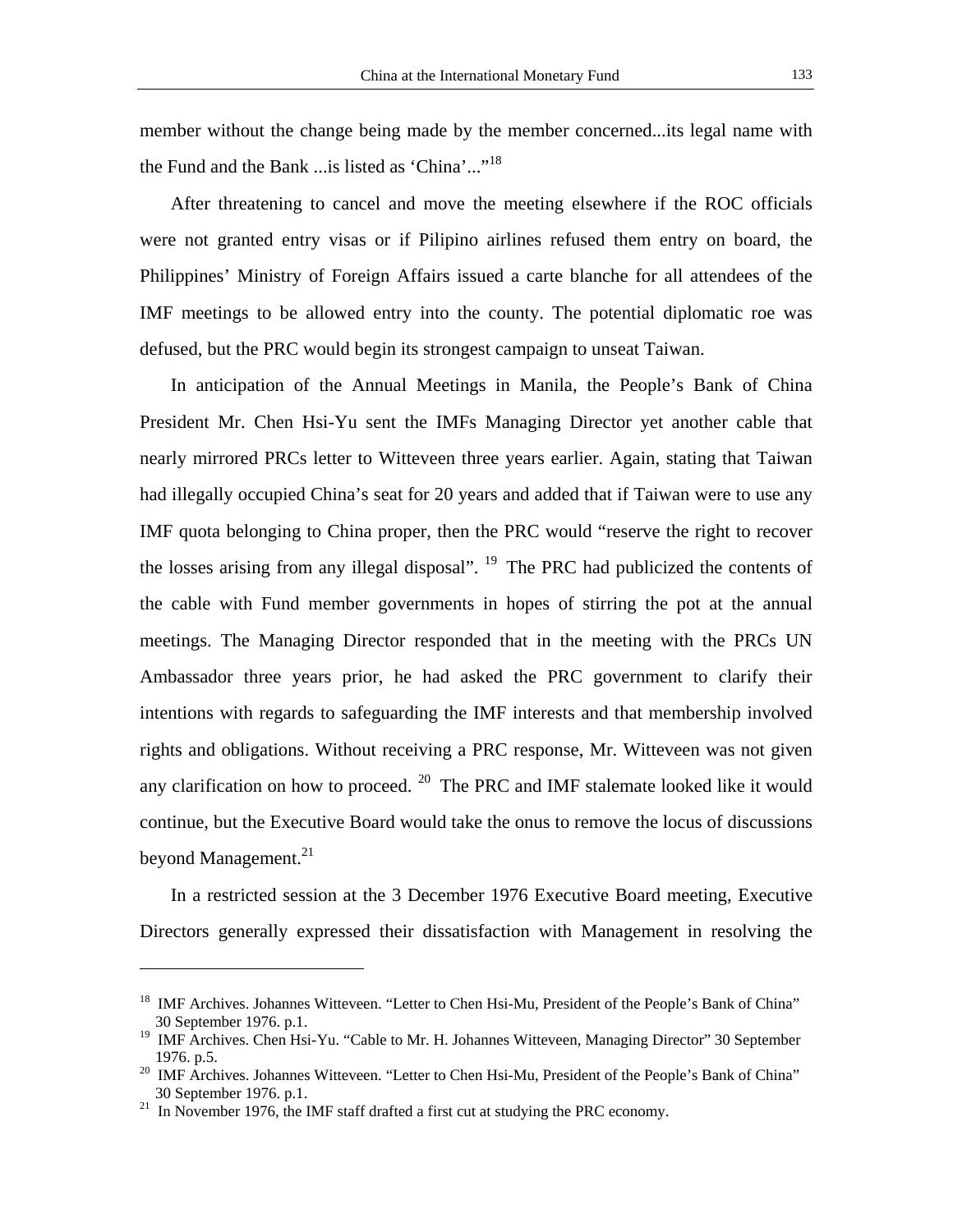China representation problem. The Nordic constituency called for the immediate termination of Taiwan and that the MD invite the PRC to resume in its place at the board. They also felt that the technical matters impeding PRC membership should be overlooked for now and that perhaps discussions should move from the Finance Ministries and Central Banks and to the Foreign Ministries instead. Agreeing with the Nordic position were the French, the Zambian-led African constituency, the Dutch-led constituency, the Egyptian-led Arab constituency, and the Indian-led constituency. In contrast, the United States supported Management's position that before PRC membership in the Fund is accepted, the new member needed to assume all of the rights and obligations of membership. Australia noted that it did not recognize the PRC, but some of its constituency members did and so the matter needed to be further thought through. Germany also noted the problem that the PRC still owed \$250million to the World Bank and so safeguarding resources would be threatened if a vacuum were created. Both Canada and the UK took a middle stance: wanting to see PRC membership quickly but wanting to safeguard IMF resources. With the meeting about to end at an impasse, the Egyptian director asked that the IMF Executive Board take a formal vote on the matter, but the US Executive Director Sam Cross did not favour a formal vote and asked that the board reconsider and apply its traditional consensual voting process instead. It was agreed that a vote would be postponed as directors had time to consult with their capitals.<sup>22</sup>

Many Executive Directors asked Fund Management to send a letter to the People's Bank of China President Chen Hsi-Yu and inquire about 'their intentions' with the IMF. Subsequently, Witteveen wrote: "I wish to express the willingness of the International Monetary Fund to engage in any further discussions with your Government that it may desire. These discussions can be held at whatever time and place are convenient for your

<sup>&</sup>lt;sup>22</sup> IMF Archives. Executive Board Minutes. "China- Relations with the Fund- EBM 76/159" 3 December 1976. p.1-14.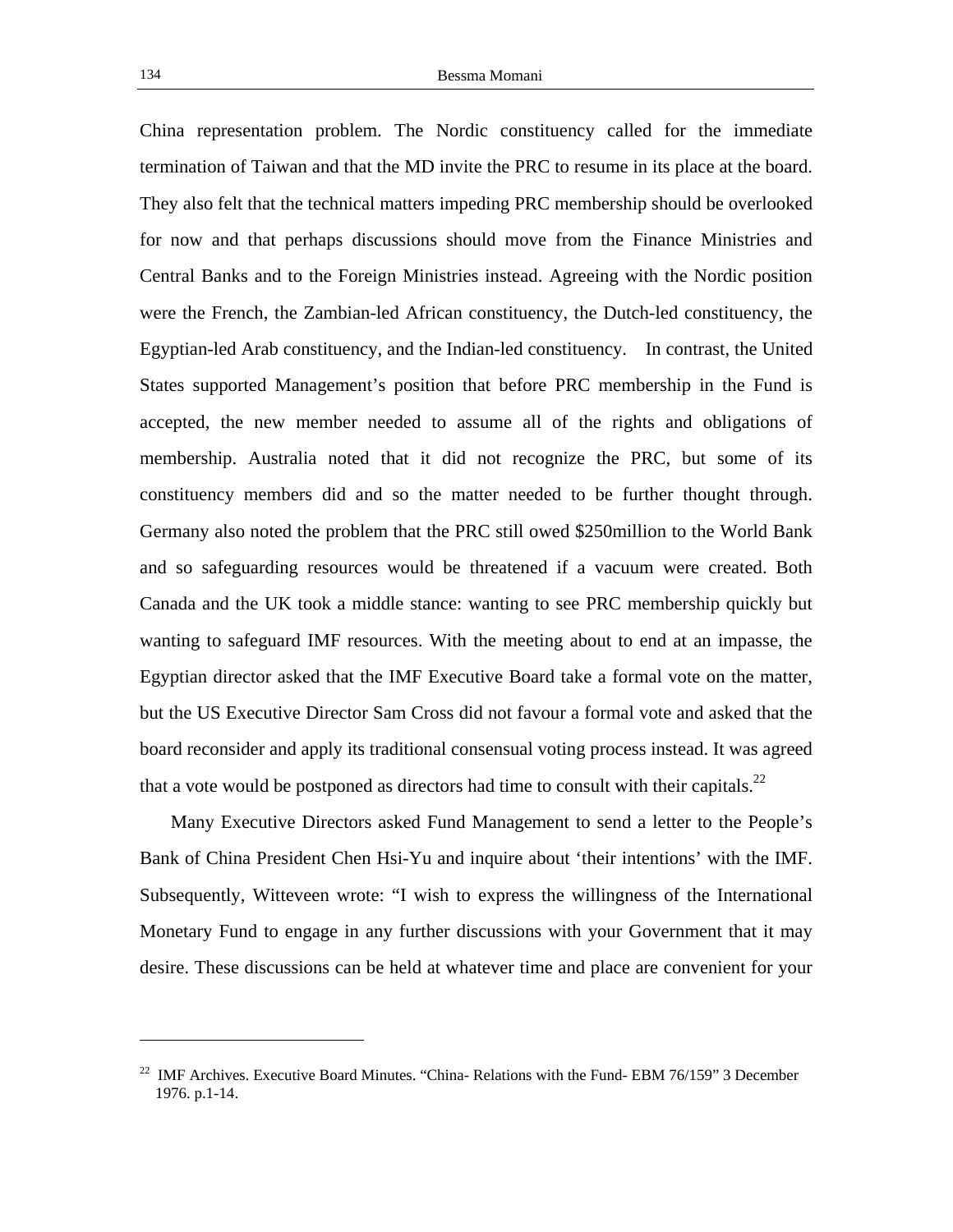Government<sup> $23$ </sup>. The response of Chen Hsi-Yu was vague and repetitive of previous positions, but welcoming further discussions in the PRC's UN office in New York. Again, Chen Hsi-Yu pointed out the illegality of the Republic of China and claimed it would take legal action of Taiwan's removal of funds from the IMF in its name. Indeed, Fund staff and management had proposed to return the gold deposited by Taiwanese to them; the board approved the decision in January 1977. The decision to initiate the transfer to the PRC, however, was put on hold for the time being.

Senior IMF staff members met with PRC officials on 31 March 1977 in New York. The PRC officials continued to insist that the IMF first expel Taiwan and then it would make a decision about its membership. The PRC officials were, however, surprised to find out that Taiwan's SDR 550million quota was held in Taipei. $^{24}$ 

The PRC government started to use interlocutors to speak with Fund officials and staff on the PRC membership question. First in December 1978, the IMF's Geneva Office was paid a visit by a former member of the Chinese permanent mission to Geneva and a member of the UNCTAD secretariat. Mr. Wu claimed to approach Fund staff on a 'personal capacity'. He inquired about ways "...there could not be some 'back-door' settlement of Taiwan's debts to the IBRD and any repurchase owed to the Fund". Mr. Wu also wondered how other socialist countries were abiding by Fund Articles of Agreement and operational policies. It was clear to Fund staff that "Mr. Wu's interest in talking with us was not exclusively promoted by intellectual motives...[and] likely that the Chinese Government is in the process of examining the financial advantages that China could obtain from a normalization of membership in the Fund and the Bank in the not too distant future." <sup>25</sup>

<sup>&</sup>lt;sup>23</sup> IMF Archives. Johannes Witteveen. "Letter to Chen Hsi-Mu, President of the People's Bank of China"

January 7, 1976. p.1. 24 IMF Archives. David Williams. "Discussion with Representatives from the Permanent Mission of the People's Republic of China" April 1, 1977. p.1. 25 IMF Archives. Frenando A. Vera. "Letter to Mr. Dale" 14 December 1978. p.1-3.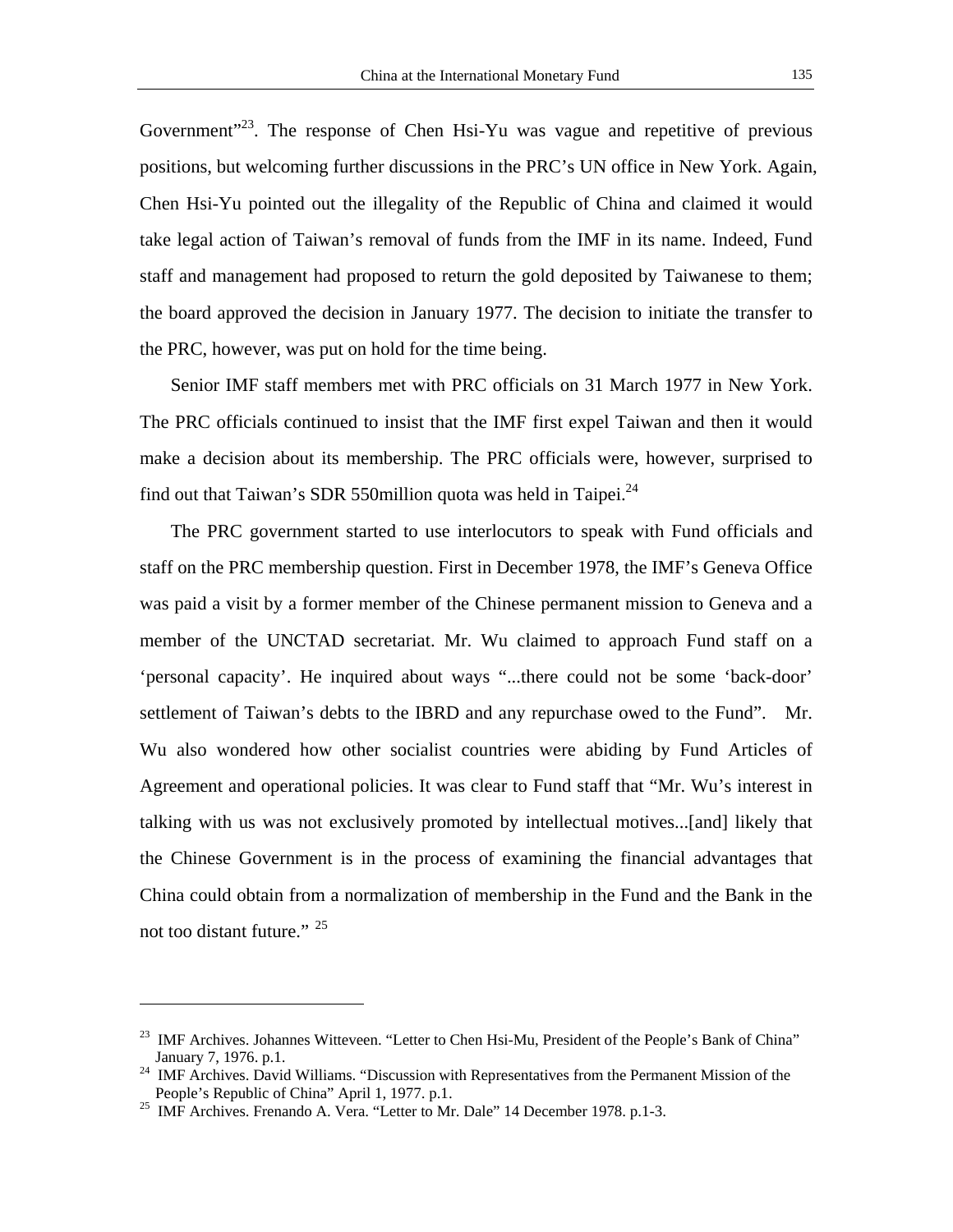Less than one month later, the former Attorney General of Ghana and UN Legal Council of a UN Committee, Mr. Asante, called Joseph Gold of the IMF's Legal Department Director to inquire about what would be the Fund's position on PRC membership and meeting the Articles of Agreement if China were not to use Fund resources. Mr. Gold duly noted that using of Fund resources was not a requirement of membership; but that members needed to accept the terms of continuous surveillance and that an exchange of economic information and data was a part of a member's obligations to the Fund.  $^{26}$ 

To pre-emptively prepare for US President Carter meeting with Teng Hsiao Ping in early February 1979, the IMF's new Managing Director de Larosiere decided to hold a meeting.<sup>27</sup> At a 12 January 1979 meeting, the Managing Director met with the Deputy Managing Director, US Executive Director Cross, Legal Counsellor Gold, Asian Department Director Tun Thin to discuss the status of China and a number of concerns and issues were again raised. The legal counsellor was most concerned with ensuring the PRC accepted the obligations of membership. There was specific concern that the PRC would repudiate ROC's obligations to the Fund, particularly because SDR 30 million were to be repurchased by Taiwan and another SDR 77million was forthcoming to the Fund with the scheduled quota increases.<sup>28</sup> Cross suggested convincing the Taiwanese to 'repurchase' and then 'to purchase' these funds to cancel any obligations to the Fund. The US director added that this would likely be the best solution at the Board. The MD wanted to avoid cancelling of China's membership because it would not allow the transfer of SDR allocations to the ROC. As for gold holdings, the legal counsellor argued

<sup>&</sup>lt;sup>26</sup> IMF Archives. Joseph Gold. "Memo to Managing Director" 5 January 1979. p.1.

<sup>&</sup>lt;sup>27</sup> Witteveen announced his departure as MD on August 31, 1977 and de Larosiere assumed the MD

position on 16 June 1978.<br><sup>28</sup> In January 1978, the Fund treasury had done an unofficial calculation of the PRC's quota using the  $6<sup>th</sup>$ General Review of Quotas formulae and found that the Chinese would have SDR 1.5billion or 5% of the total Fund quota at the end of March 1978. IMF Archives. Memo. People's Republic of China- Quota Estimates" 3 January 1978. p.1. However, in further study one year later, the staff argued that the PRC quota should not be higher than Japan's.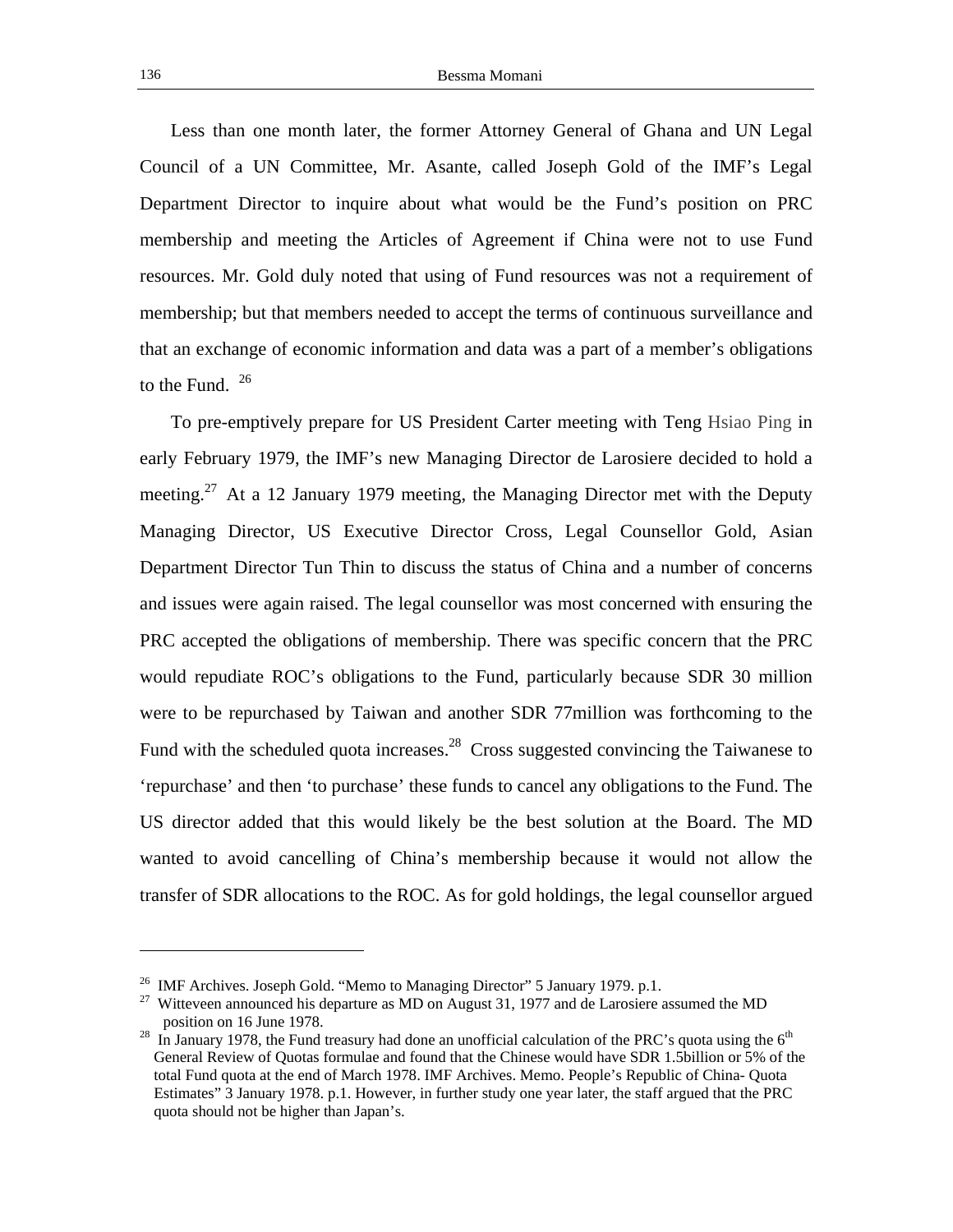nevertheless, would object to the gold sales as it continued to claim that all IMF assets in the name of China belonged to the PRC only and not to the ROC.<sup>29</sup> The ROC's loan of \$275 US from the IBRD, however, was likely not going to be absorbed by the ROC either.

Outside of the Fund, US relations with China continued to warm as a number of senior visits by business interests started to engage China. US Congressional Research Service conducted a report on the PRC economy for Summer 1979. US Treasury Secretary Michael Blumenthal visited Beijing in late winter of 1979 and the topic of IMF membership was on the top of agenda. Walter Mondale also visited Beijing in August 1979 to improve US-Chinese relations. In January 1980, US Congress authorized the US-China trade agreement. A few months later, People' Bank of China officials also met with Federal Reserve officials in Washington, DC. The PRC was taking its calls to join the Fund with greater confidence and arranged to meet Fund officials.

An IMF working group was devised to respond to the expected PRC mission. Three areas of IMF concern were identified: 1) the issue of PRC quota and representation at the Executive Board; 2) required PRC cooperation on releasing necessary data for surveillance and IMF consultations; 3) the question of gold restitution to the ROC (totalling 25 million ounces) and outstanding ROC debt.  $30$  In a closed meeting of management and directors from the US, UK, France, Japan, and Germany, they discussed the prospect of Chinese membership at the Fund. The MD wanted powerful members' views on whether the Fund should try to meet a July  $1<sup>st</sup>$  deadline on quota allocation and estimate the new PRC quota based on acquired data from a Fund mission or to give the PRC the quota of the ROC and take more time to determine the PRC quota. The

<sup>&</sup>lt;sup>29</sup> IMF Archives. Office of Managing Director. "China" 12 January 1979. p.1.<br><sup>30</sup> IMF Archives. Office of Asian Department. "China-membership" 3 March 1980. p.1; 2.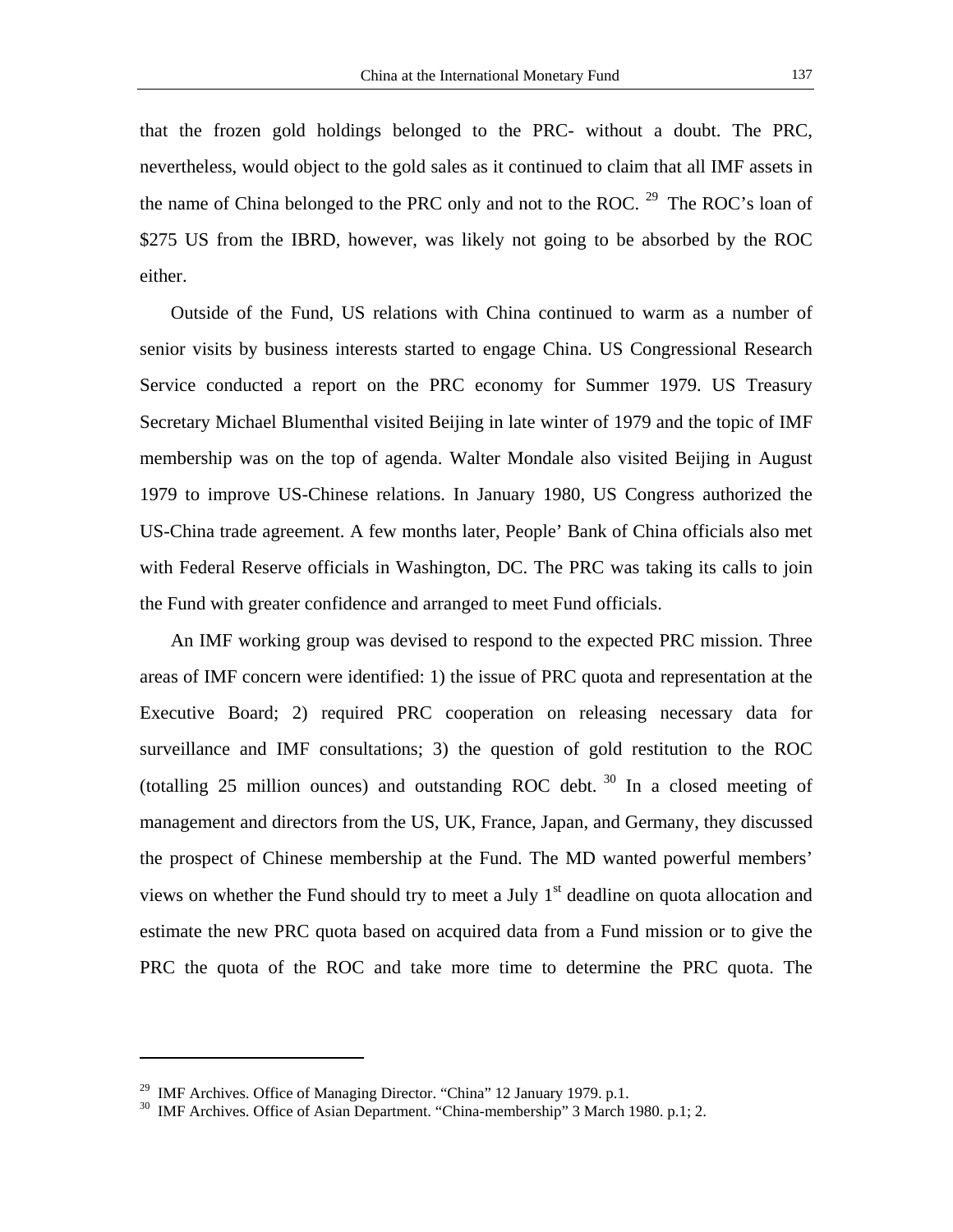Executive Directors at the meeting agreed to take a cautious approach and not promise the PRC anything or to create a deadline.  $31$ 

On 13 March 1980, the IMFs Managing Director received a letter from Mr. Cao Guisheng indicating that China "…wishes to assume its role in representation [of] China in the International Monetary Fund…[and it] will exercise all the rights and meet all of the obligations of China as the member of the International Monetary Fund and the participant in its Special Drawing Rights Department under the Articles of Agreement of the International Monetary Fund." <sup>32</sup>.

An IMF staff delegation went to Beijing from 26 March through to 4 April 1980.<sup>33</sup> The Fund delegation prompted the PRC's Foreign Affairs Minister to send a formal request for membership to the IMF Managing Director on 1 April. While the Fund staff were on their mission to the PRC, the ROC bank's Martin Wong sent a letter to the MD, asking for the restitution of gold that was entitled to Fund members in 1976. Wong called for a board meeting to discuss the matter and wanted this to occur before the mission returned from Beijing. Mr. Wong reminded the Board that since the Fund recognized the ROC as the representative member of China in 1976 and since the ROC was the member that contributed the gold in the first place (in 1970), it should be returned to the ROC and not the PRC. The statement concluded that if the Fund was not prepared to immediately return the gold to the ROC, then it would be advisable to set the gold aside in an escrow account until an international legal arbitration at the International Court of Justice could effectively settle the matter.<sup>34</sup> Clearly the Fund staff brought Mr. Wong's letter to the attention of PRC authorities while in Beijing. The PRC authorities then rushed to get its formal request for IMF membership to the Executive Board before

<sup>&</sup>lt;sup>31</sup> Mr. Martin Wong, of Taiwan, contacted the Tun Thin to inquire about the restitution of gold and to request the opportunity to respond to PRC positions and views on Fund membership. IMF Archives.

Office of Managing Director. "China-membership" 11 March 1980. p.1-3.<br><sup>32</sup> IMF Archives. Office of Managing Director. "China-membership" 13 March 1980. p.1.<br><sup>33</sup> This included David Williams, Morris Goldstein, Mark Allan a

<sup>&</sup>lt;sup>34</sup> IMF Archives. Office of Managing Director. "Statement by Mr. Wong of the ROC on the Restitution of Gold to China" 31 March 1980. p.1.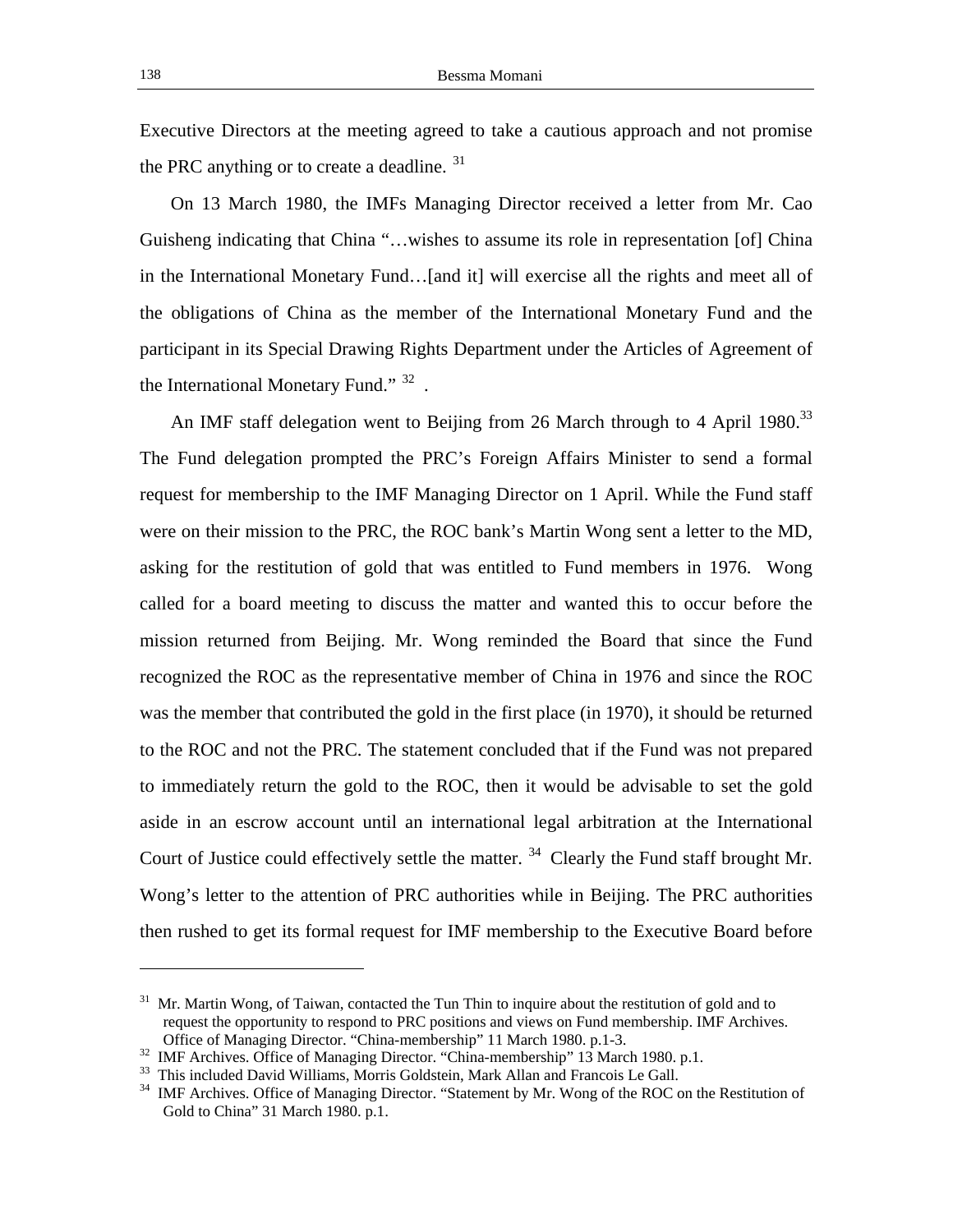the board was set to meet on 4 April to discuss Taiwan's request for a restitution of gold. At an impromptu Executive Board meeting for 5:15pm on 31 March, called by the Acting Managing Director, the question of how to deal with this potential conflict of requests

was discussed.

At the meeting of the executive directors, Fund officials updated the directors of concurrent talks happening in Beijing and the expected PRC acceptance of Fund terms for membership. The US Executive Director, Sam Cross, took a lead at the board meeting arguing that while his government welcomed the PRC's membership application and PRC acceptance of Fund obligations, Cross also cautioned that the Fund needed more time to digest the PRC's application and in particular its financial obligations. Cross advised that the Fund withhold its decision on the restitution of IMF gold and on the question of China's seat at the board. Most of the attending executive directors agreed with the US director, echoing their concerns over the PRCs board representation and its membership application. The US Executive Director added that if the US Congress were to find out about the PRCs impending membership to the Fund, this might have "deleterious effects" on pending US replenishments of funds to the International Development Agency (IDA). Cross was implying that anti-PRC elements in Congress could use the accepted PRC membership in the IMF as a justification to not fund the IDA. Many of the directors wanted to postpone the meeting on Taiwan's request for gold restitution and to also postpone any decision on China's membership, quota and more importantly its potential seat at the board. The directors were also keen to hear from the staff mission to Beijing before decisions were made at the board.<sup>35</sup>

Nearing the end of the IMF staff delegation's meeting with PRC officials in Beijing, the IMF and PRC signed a joint memorandum where the PRC reiterated its commitment to meet IMF obligations and to all of the decisions and principles noted in the Articles of Agreement. The memo also asked that the IMF's arrangements with Taiwan therefore be

<sup>&</sup>lt;sup>35</sup> IMF Archives. Executive Board Minutes. "China" 31 March 1980. p.1-7.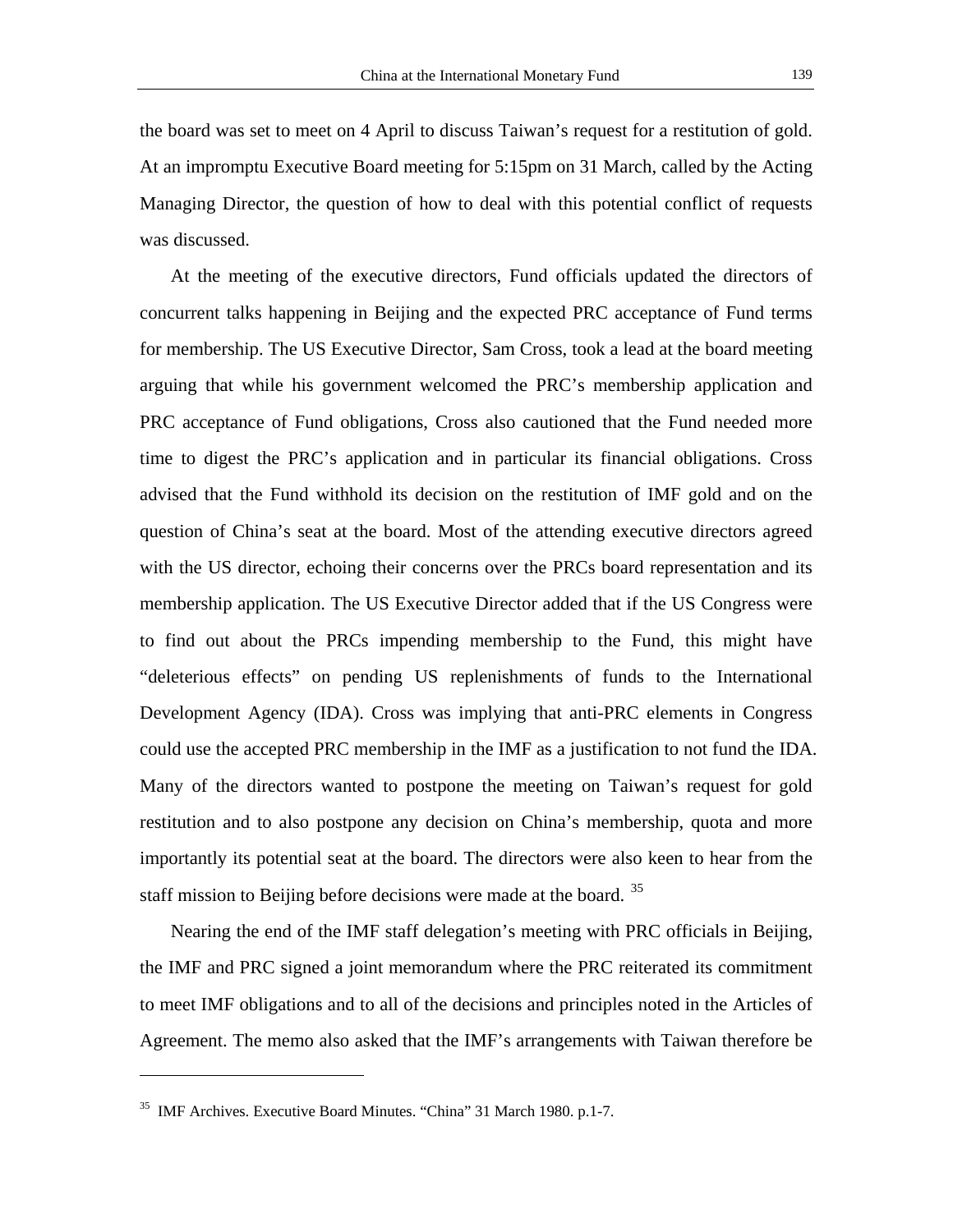eliminated. The PRC officials also agreed to the quota allocation of SDR 550 million, but pointed out that "the present quota was obviously too low and not representative of China's position in the world economy, and there was a strong case for an increase in China's share in Fund quotas" and then stated that once its membership was approved, China will request an increase in its quota at the executive board. As for China's seat at the executive board, the PRC official agreed to pursue this at the upcoming annual meeting of governors in October 1980.  $36$  Reflecting on the Beijing mission, Asia Department's Director Tun Thin noted that "the [IMF] mission found them [PRC officials] determined to work toward active collaboration within the Fund in the context of their goal of modernizing their economy" <sup>37</sup>

While it appeared that there was consensus at the IMF board and among the IMF staff that the People's Republic of China would soon be welcomed into the IMF family, there was far from consensus on what to do with China's gold in the IMF. The legal department had clarified that if the PRC assumed IMF membership- and this was placed for final discussion at the IMF board for 17 April- then after this date the gold will naturally go to the PRC. However, if the board decided on the restitution of the gold before membership was transferred to the PRC (in other words by 17 April), then the Fund board could determine the fate of whether Taiwan or the PRC should get the gold.<sup>38</sup> The United States, represented by Sam Cross, lobbied board allies in Washington, DC to support a plan that allowed Taiwan to receive most of the gold and to show their support at a now scheduled 14 April meeting on the issue. It appeared that some of the board members who were lobbied by the US director had informed the Chinese authorities in Beijing a few days prior to the 14 April meeting. The Chinese embassy officials called

<sup>&</sup>lt;sup>36</sup> IMF Archives. "Memorandum- China" 4 April 1980. p.1-5.<br><sup>37</sup> IMF Archives. "Buff Statement by Mr. Tun Thin" 7 April 1980. p.2.<br><sup>38</sup> IMF Archives. "Statement by the Director for the Legal Department at the China Execut Meeting" 4 April 1980. p.1-3.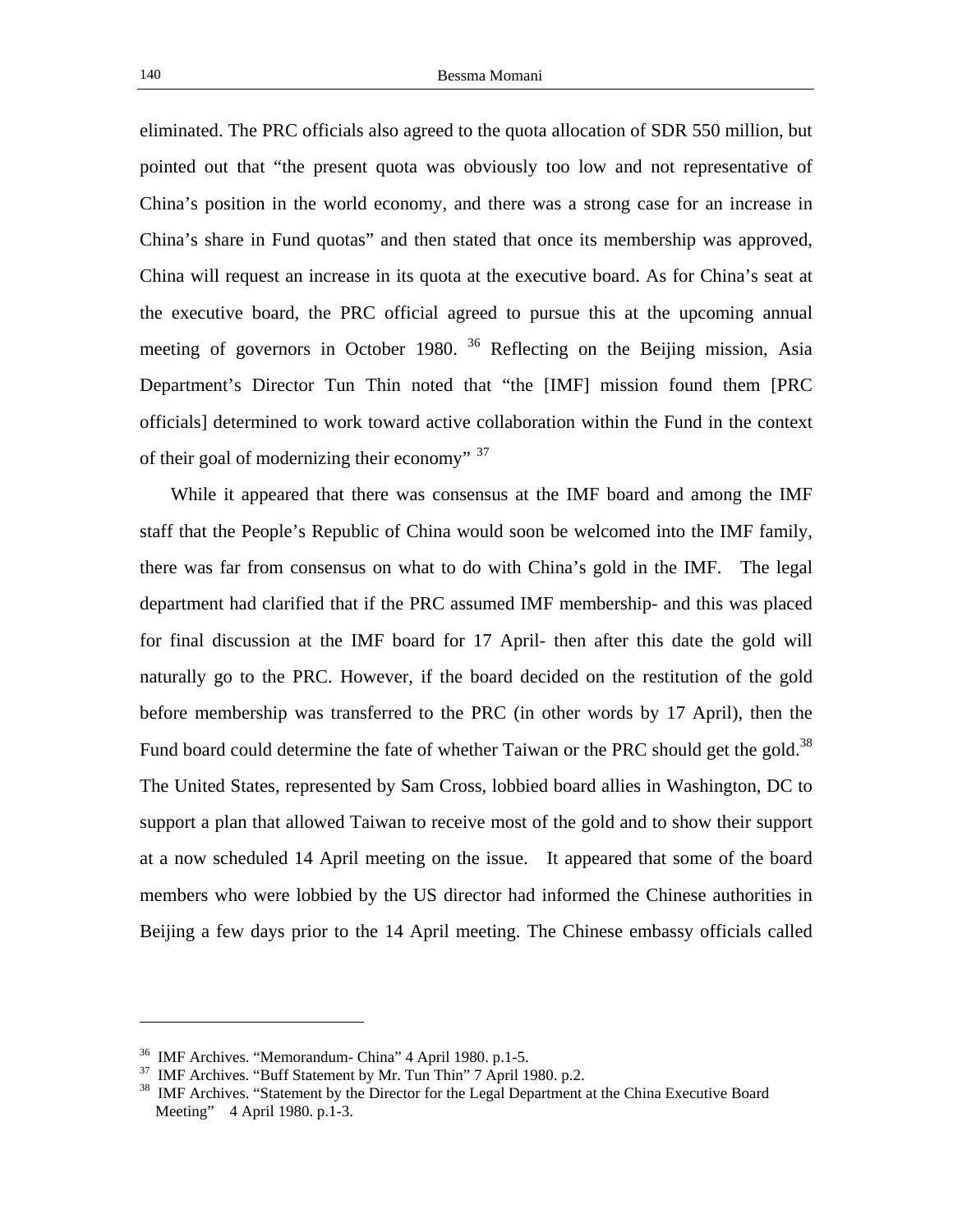Mr. Cross at home, in addition to George W. Miller, US Secretary of the Treasury, to object to the US proposal.

Mr. Cross presented the US alternative solution to the question of gold restitution to Taiwan. He suggested that Taiwan receive \$250 million worth of gold restitution (or 470, 708 ounces) while Taiwan would also pay \$157 million to cover its outstanding loans and another \$21 million of the original cost of the gold. Consequently, Taiwan would take 40% of the profit of gold restitution and the remainder of the profits would go to the PRC. This would give the PRC a reserve position of approximately \$136million immediately upon entering the Fund.<sup>39</sup>

The ROC Taiwanese authorities agreed to Cross' proposal, but seven other board members disagreed with 30.63% of voting power; a remaining six had either abstained or not intervened. With eight board members holding 42.47% of voting power supporting the US proposal outweighing those who objected, the Fund secretary announced that the US proposal would be adopted. The Executive Board, in an unusual manner, asked that the Fund not issue a press release on the decision.  $40$  At a subsequent meeting, Tun Thin noted that authorities in Beijing did not want the Fund to announce that it had distributed the gold to Taiwan. Fund directors agreed that "the matter was a delicate one" and avoiding the press was appropriate. At a 17 April meeting of the Executive Board, there was a unanimous support for the PRC membership in the IMF and making Beijing the official representative of China at the Fund with a quota of SDR 550million.<sup>41</sup>

Immediately following its receiving its formal membership into the Fund, Chinese authorities in Beijing were anxious to increase its quota and hence its relative power in the organization. The Managing Director advised the Chinese authorities that it was a very tight timeline to complete a Fund staff mission and report back to the IMF in time for the Fall annual meetings. Moreover, it appeared that the Chinese government had

<sup>&</sup>lt;sup>39</sup> IMF Archives. Executive Board Meeting "China" EBM/80/72. 14 April 1980. p.1-13.<br><sup>40</sup> IMF Archives. Executive Board Meeting "China" EBM/80/72. 14 April 1980. p.1-13.<br><sup>41</sup> IMF Archives. Executive Board Meeting "China" E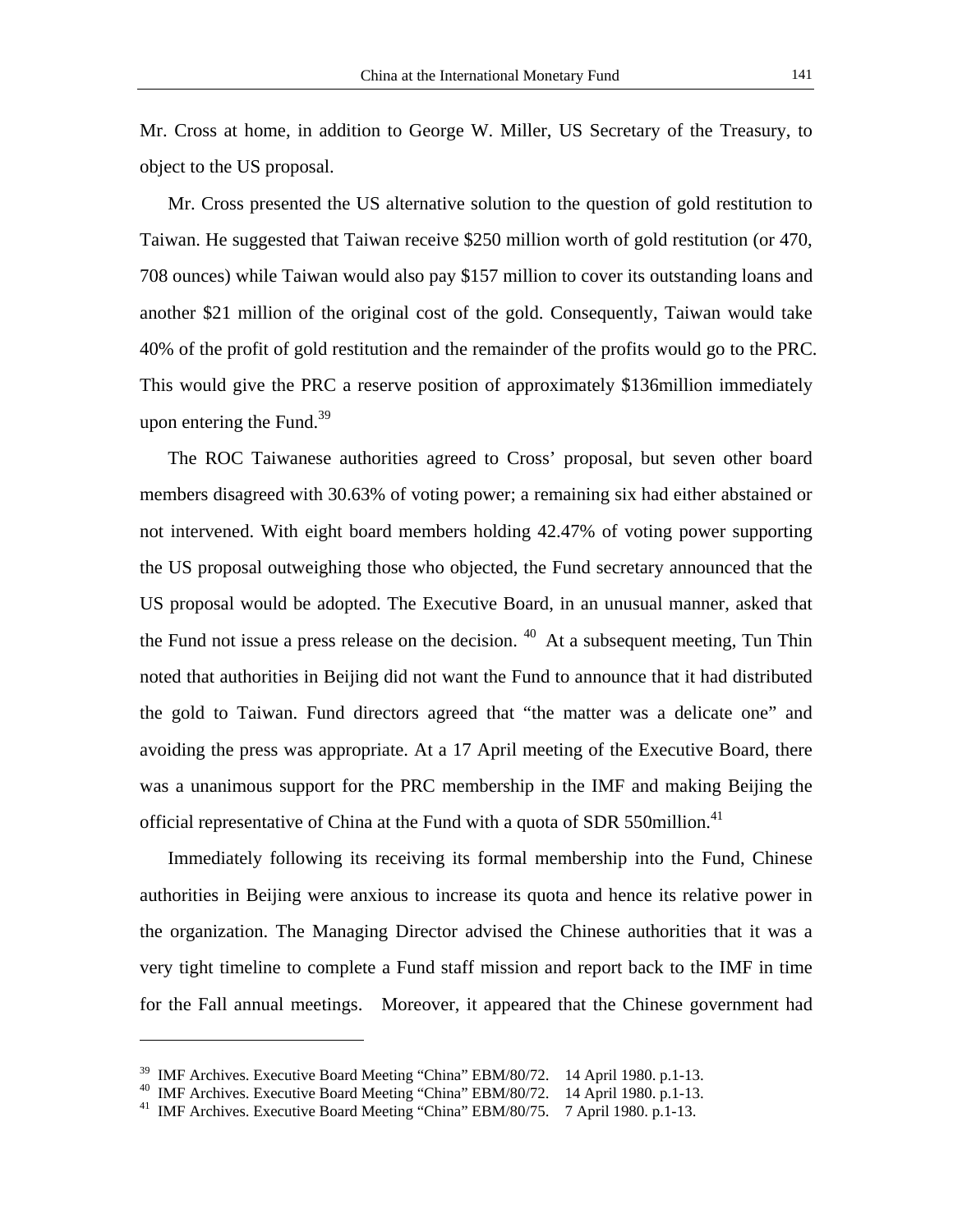some internal difficulty in releasing necessary information for the June staff mission. The Chinese officials had asked the Fund to label this data as 'secret' and asked Executive Directors to treat the information with the utmost discretion.  $42$  The ad hoc committee of the board, chaired by Belgian Executive Director Jacques de Groote, met on 5 August 1980 and agreed to allow China to increase its quota to 1200 million SDR prior to the Fall meetings. The board approved the increase of China's quota in September and this subsequently allowed China to increase its quota to 1800 with the seventh annual review after the Fall meetings.

# **3. China's Return to the IMF Board: the Renewed Quest for Increased Voice and Quota**

After China assumed its seat at the Executive Board in 1980, China slowly adapted to the liberalized international economic system. In one setback, "China introduced an internal settlement rate on foreign exchange without notifying the IMF. $143$  Twice in the 1980s, China used credit from the IMF's General Reserve Account, 450 million SDRs worth in 1981 and 600 million SDRs in 1986.<sup>44</sup> By the latter half of the 1980s, China's open-door policy invited foreign investment and promoted market and private-led development in its economy.

Throughout the 1990s, China's economic ascendance was being felt. In 1992, the IMF ranked China as the third largest global economy following the United States and Japan. According to the Chinese government, in 1994 China's currency was no longer a fixed exchange rate and the official renminbi (RMB) was floating for the first time since

 $42$  IMF Archives. Formal Minutes of Discussion between Mr. Hubmer Neiss and Mr. Shang Ming. 8 July 1980. p.1.<br><sup>43</sup> Qu, Bo. "Dynamic Engagement: China's Preference to the International Monetary

Cooperation." *Princeton University*. The Trustees of Princeton University, 3 May 2010. Web.: 19 Oct. 2012. <http://www.princeton.edu/~pcglobal/conferences/GLF/qu glf.pdf>

<sup>&</sup>lt;sup>44</sup> "China and International Monetary Fund." *PERMANENT MISSION OF THE PEOPLE'S REPUBLIC OF CHINA TO THE UNITED NATIONS OFFICE AT GENEVA AND OTHER INTERNATIONAL ORGANIZATIONS IN SWITZERLAND*. 19 Apr. 2004. Web.: 19 Oct. 2012. <http://www.china-un.ch/eng/zmjg/jgjblc/t85557.htm>.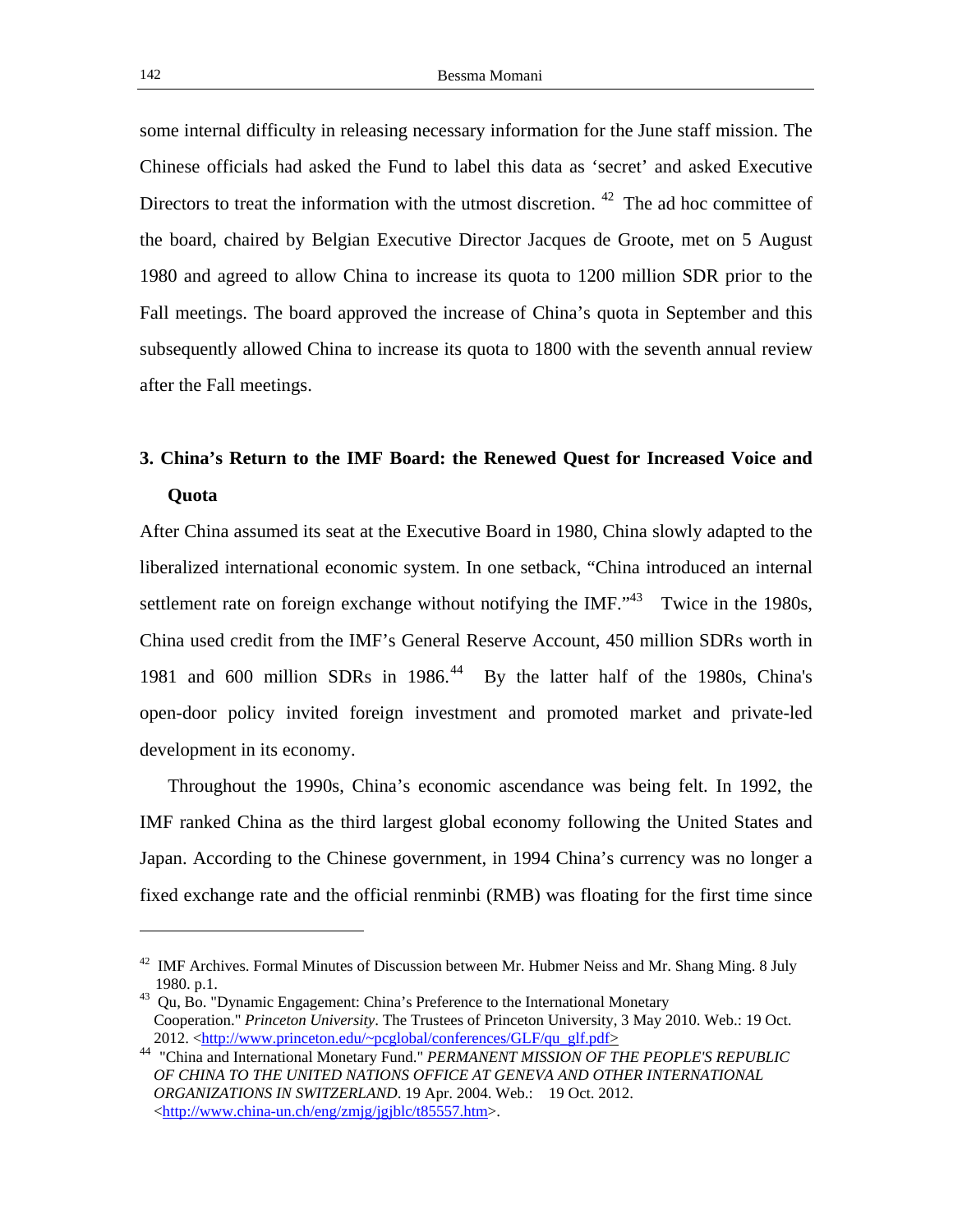1949.45 A couple of years later, China claimed it accepted the IMF's *Article VIII* obligations and achieved current account convertibility <sup>46</sup>

At the turn of the century, the IMF was declared irrelevant, corrupt, mismanaged, and undemocratic. While the IMF would face repeated crises of purpose and legitimacy throughout its modern history, the aftermath of the Asian crisis would raise the awareness of Chinese leaders of the need to reform the IMF. In 2005, China's Governor to the IMF stated that: "…the two institutions [IMF and World Bank] should reform their own governance structure, increasing participation of developing countries in decision making. In doing so, the increasing strength of developing countries as a whole should be reflected, and the views of all member countries expressed in a balanced way, to ensure that the policies of the two institutions will be in the interest of the vast developing countries as well as the world at large. At the same time, the two institutions should also stick to their development mission and professionalism, and resist any attempt or practice to politicize their businesses."<sup>47</sup>

While calling on IMF reform, China - in addition to many emerging market economies in Asia who were traditional IMF borrowers - had strong macroeconomic indicators and policies, yet continued to call for a shift in power from the developed countries to many of the emerging market economies. Indeed, many of China's neighbours were able to turn to private capital markets and private commercial banks for their financing needs and the call to reform the IMF was not borne of need, but of desire to invest in the long-term health of the international monetary system.

At the IMF-World Bank annual meetings in Singapore in 2006, the IMF attempted to address calls for reforms. In particular, modest changes to IMF quotas were suggested to

<sup>45 &</sup>quot;China profile." *BBC*. 25 Sept. 2012. Web.: 19 Oct. 2012.

<sup>&</sup>lt;http://www.bbc.co.uk/news/world-asia-pacific-13017882>. 46 Qu, Bo. "Dynamic Engagement: China's Preference to the International Monetary Cooperation." *Princeton University*. The Trustees of Princeton University, 3 May 2010. Web.: 19 Oct. 2012. <http://www.princeton.edu/~pcglobal/conferences/GLF/qu\_glf.pdf >.<br><sup>47</sup> http://www.imf.org/external/am/2005/speeches/pr13e.pdf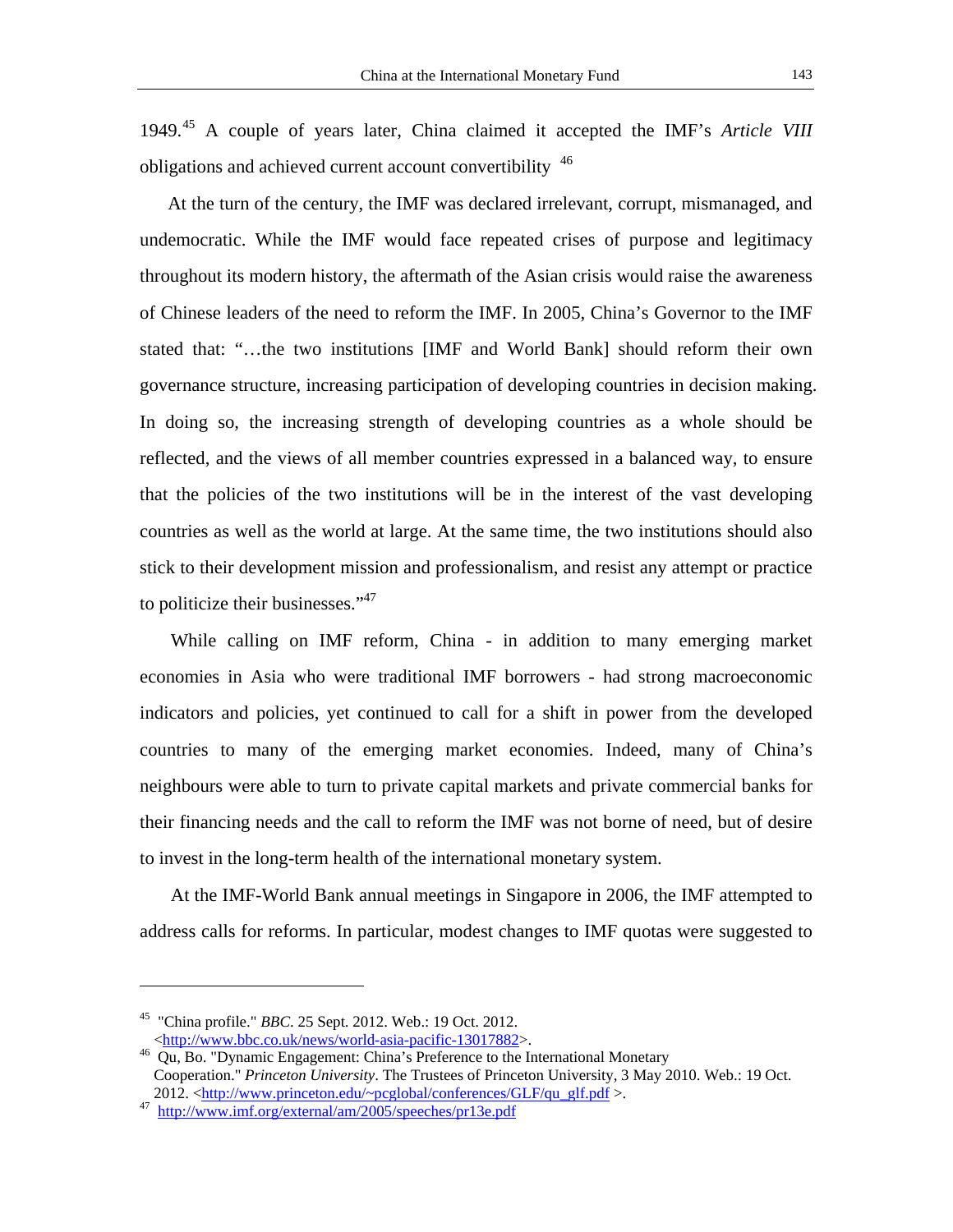give more decision-making weight to China and other selected emerging market economies. China, in addition to Korea, Mexico, and Turkey, had received larger quotas, but still remained grossly underrepresented. Undoubtedly, there was Chinese disappointment in the reform process. The legitimacy crisis in the IMF and World Bank would continue to grow and China, as well as the other emerging market economies, grew increasingly disenchanted with the IMF. At the 2007 IMF-World Bank general meetings, China's Governor to the IMF reiterated China's long-standing view of the issues: "We believe that the increasing share of the developing countries in world GDP and their significant contribution to world growth should be duly reflected in the voice and representation in the decision-making of the BWIs [Bretton-Woods institutions]. The developing countries can no longer be excluded from major decisions or remain severely underrepresented in international institutions such as the BWIs… Therefore, the BWIs should actively reform their own governance, reflect the improvement of the economic positions of the developing countries, and demonstrate in a balanced manner the interests of the different members so as to design policies in the interest of the developing countries and long-term global development." 48

The onset of the financial crisis in mid-2008 brought to light the perception that there could be a deep shortfall in IMF liquidity to meet the potential financing needs that advanced and developing economies alike were experiencing as a result of the financial crisis. With only \$250 billion available in the IMF coffers at onset of the global crisis, the Fund itself was about to face a major financing shortfall. As the search for an IMF capital infusion brought limited fruit beyond the commitment of traditional powers' contributions, world leaders agreed to not only commit to finding financial resources for the Fund, but also to expend energy into the IMF reform process. As US Treasury Secretary Timothy Geithner noted, "…we are not going to walk away from the worst financial crisis since the Great Depression and leave unchanged and leave in place the

<sup>48</sup> http://www.imf.org/external/am/2007/speeches/pr34e.pdf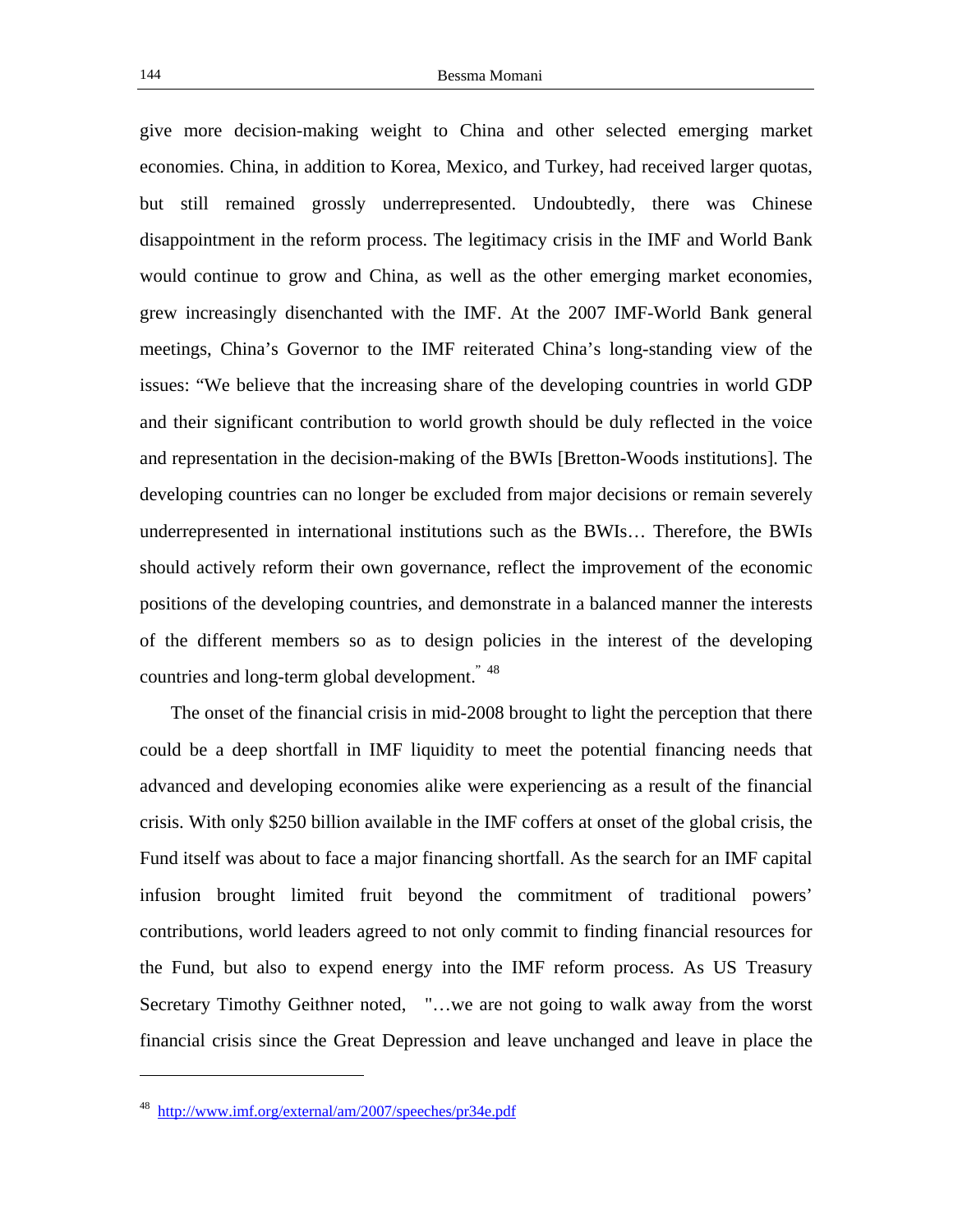tragic vulnerabilities that created this crisis". <sup>49</sup> Consequently, the G20 meeting in London resulted in improved commitment to reinvigorating the IMF by building legitimacy and in the slow by steady of infusion of money into the Fund. Moreover, increasing China's prominence in the IMF was deemed to be an essential linchpin of reinvigorating the Fund.

The importance of addressing the IMF legitimacy gap, it was argued, was directly linked to problems that precipitated the 2008-2009 international financial crisis. Many argued that Asia's amassing of foreign exchange reserves was directly linked to the growing global imbalance in the international financial system. In essence, Asian countries amassed this wealth, as opposed to recycling it into the international financial markets, because Asian countries wanted a self-insurance policy against economic and financial crises. As a result of the 1997-1998 Asian crisis, many countries in the region had both doubted the IMF capability to effectively warn against crises and, more importantly, they doubted the commitment of the Fund to meet their liquidity needs in times of crisis.

Seeing the 2008 international financial crisis as moment in which the ailing system could be reformed, stakeholders argued for a remodelling of the international financial architecture that would address the needs of Asian rising powers like China. These IMF reforms are predominantly governance reforms and included reallocating IMF quotas and votes to give rising powers, like China, more decision-making power and to bring in more liquidity into the organization. China also petitioned and gained a prominent seat in IMF management. Min Zhu, was appointed a special advisor to the IMF managing director in February 2010. This reflected the growing strength of China in the world economy and recognition of China's prominent role in representing Asia and many emerging market economies. Later, Zhu was appointed to the position of Deputy

<sup>49</sup> AQI United Press International

http://www.upi.com/Business\_News/2009/09/25/Economic-Outlook-G20-supplants-G8/UPI-848512538 55512/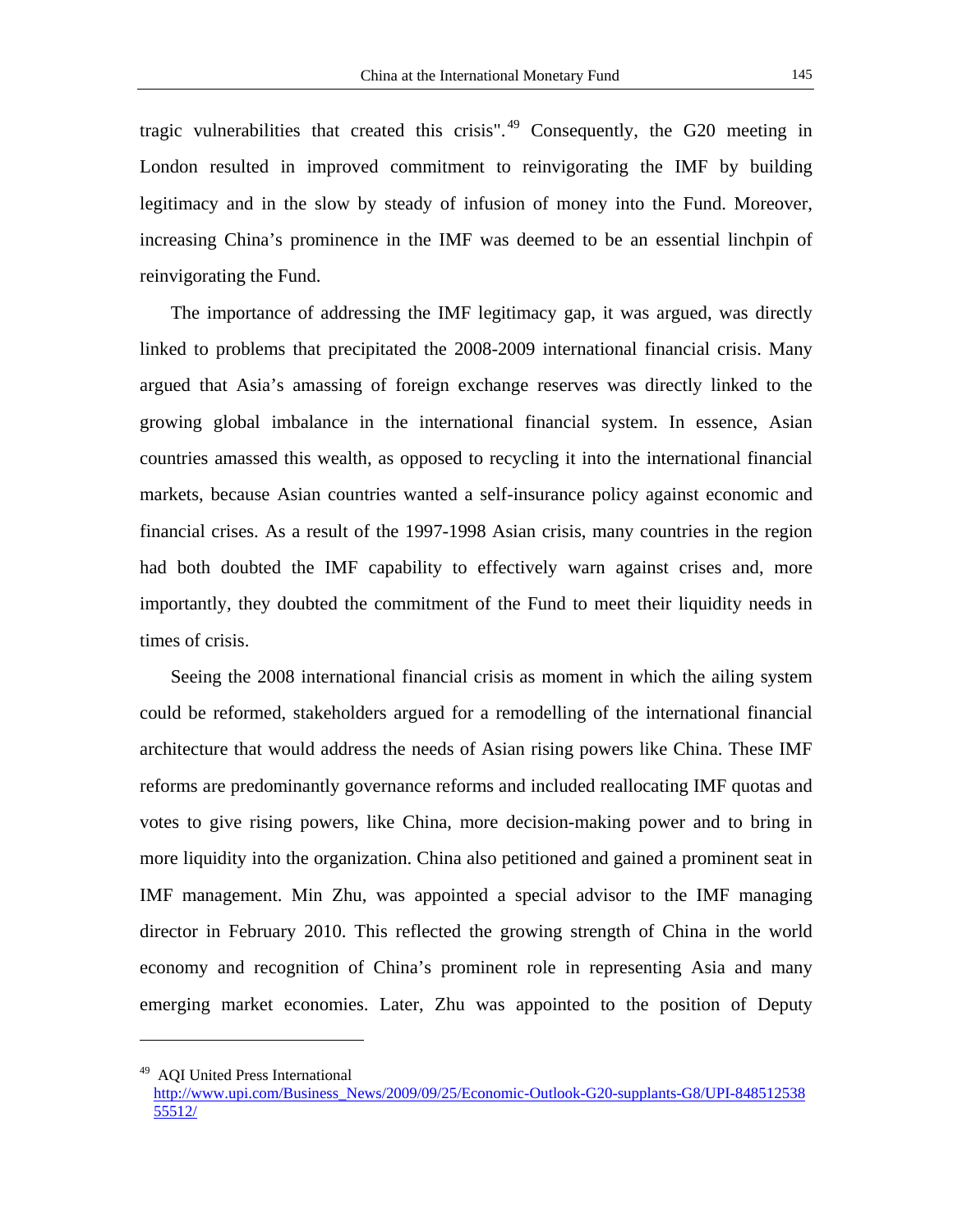Managing Director of the Fund. Zhu would be the first Chinese senior manager at the Fund.

Another key aspect of governance reforms involved reconfiguring the Executive Board by increasing the representation of rising economies. These reforms made headway in G20 meetings in Pittsburgh. With a G20 consensus to keep IMF quotas as a reflection of contribution to the world economy, the case remained that rising economic powers were still highly underrepresented in quota strength and therefore in political strength at the IMF. China's Assistant Finance Minister Zhu Guangyao recommended balancing the IMF by transferring voting weight from the developed countries (which had 57% of voting rights at the IMF and 56% voting rights at the World Bank) to the developing countries (which respectively had 43% and 44% of voting rights at the Bretton-Woods Institutes). China and the remaining BRICs<sup>50</sup> proposed that the IMF transfer 7% of traditional powers' quota share to the rising powers.<sup>51</sup> In response, the G20 offered a shift of 5% of quotas from overrepresented countries to underrepresented countries. Implementation of the 2008 quota revisions was set to be implemented by January 2011, then delayed to January 2013.

Responding to the G20 commitment, China's Governor reminded IMF Governors in 2009 of what this shift really meant: "IMF should continuously improve its governance structure in order to ensure its legitimacy and representativeness. IMF should set up an automatic adjustment mechanism for its quota in mid-term and long-run in order to timely reflects the evolving weight of each member in the global economy. As the core institute of international monetary system, IMF should start to work on the reform agenda for international monetary system, with a view to fundamentally fix its intrinsic defects, and provide a stable monetary environment for global growth and financial stability".  $52$ 

 $50$  In economics, BRIC is a grouping acronym that refers to the countries of Brazil, Russia, India and China, which are all deemed to be at a similar stage of newly advanced economic development.

 $51$  Reuters. "China wants moves on IMF voting at G20- officials" 15 September 2009.

<sup>52</sup> http://www.imf.org/external/am/2009/speeches/pr08e.pdf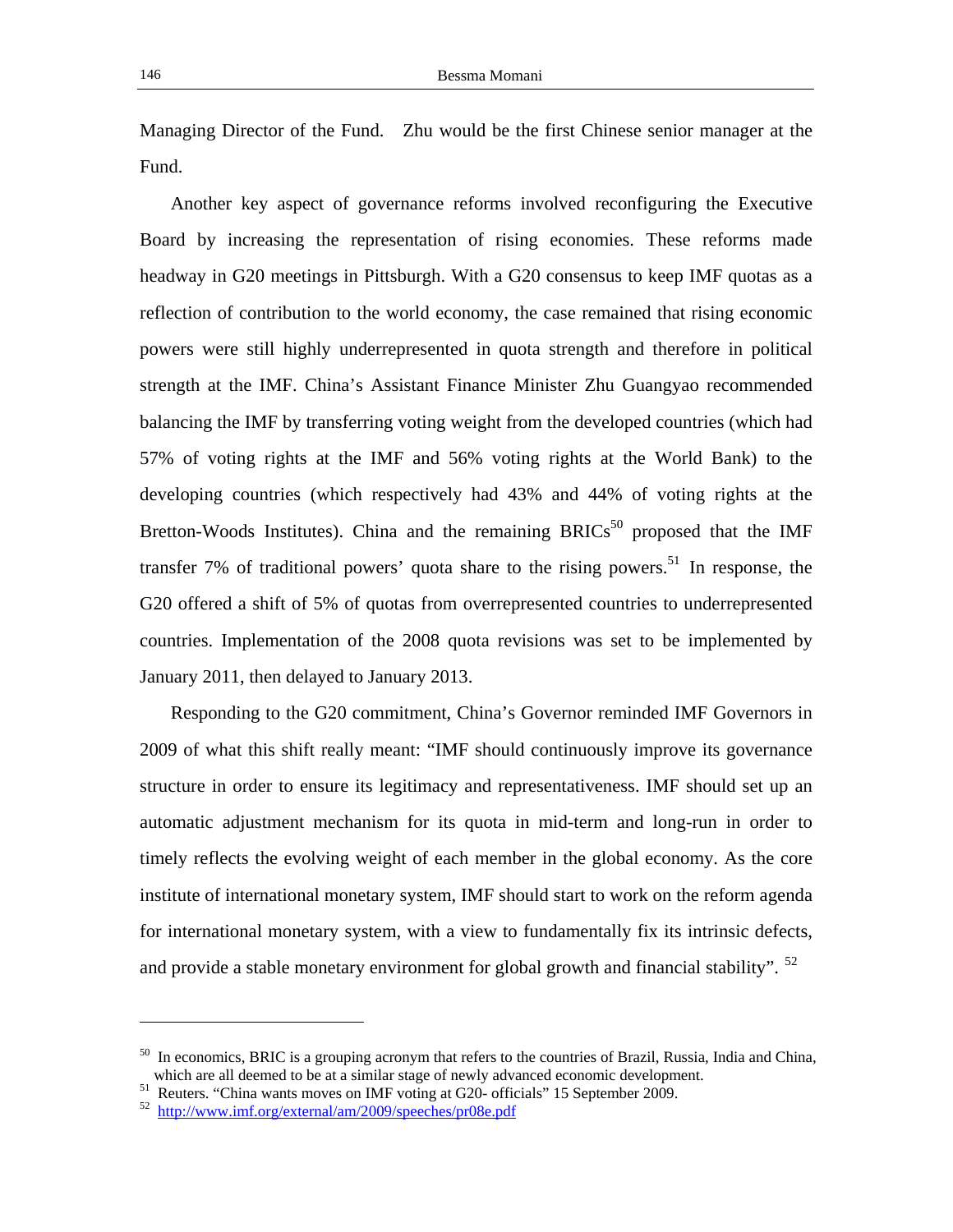As China's Governor noted, the IMF Executive Board has its inherent limitations. The board's outdated composition and overly broad scope of activities have often garnered criticism from many stakeholders, not least of which is China. Pointing to the over-representation of European states on the Board, proponents of Executive Board reform suggest eliminating appointed seats reserved for the largest contributors and then shrinking the size of the board to make room for non-European countries.<sup>53</sup> Since reform discussions in Singapore through to the G20 meetings, the issue has been how to shift Executive Board seats from some of the non-borrowing members to emerging market economies. China and other BRICs have argued, for example, that it is undemocratic to have the BRICs contribute significant amount of funds to IMF liquidity without a corresponding share of decision-making power. Reshuffling chairs and quota shares, as Ted Truman has argued, would allow greater involvement of disaffected members and thereby improve the governance, legitimacy, and policies of the international monetary system. If China successfully increased its quota to reflect the fact that it is the world's third largest economy, then it would unseat the British or the French in the 'quota pecking order'.<sup>54</sup>

China has actively sought to help advance a shift of decision-making power at the board to new emerging market economies like itself. As Martin Edward noted, "China has taken the podium at the IMF/World Bank joint meetings to stress the importance of additional fiscal consolidation in the developed world and additional financial sector reform."55 In 2010, at the IMF-World Bank general meetings, the Chinese Governor reiterated the point that: " Only with the completion of the quota reform would broader governance reform be based on a solid foundation, and the overall legitimacy,

<sup>&</sup>lt;sup>53</sup> Truman, "Rearranging Chairs and Shares"; IMF. *Committee on IMF Governance Reform*.<br><sup>54</sup> See Arnott, Sarah. "Emerging Economies battle for more voting rights at IMF" The Independent. 28 September 2009.<br><sup>55</sup> Martin S. Edwards "China an Active and Stable Force in Multilateral Organization" 2 June 2011.

Http://www.chinausfocus.com/china-an-active-and-stable-force-in-multilateral-organziations/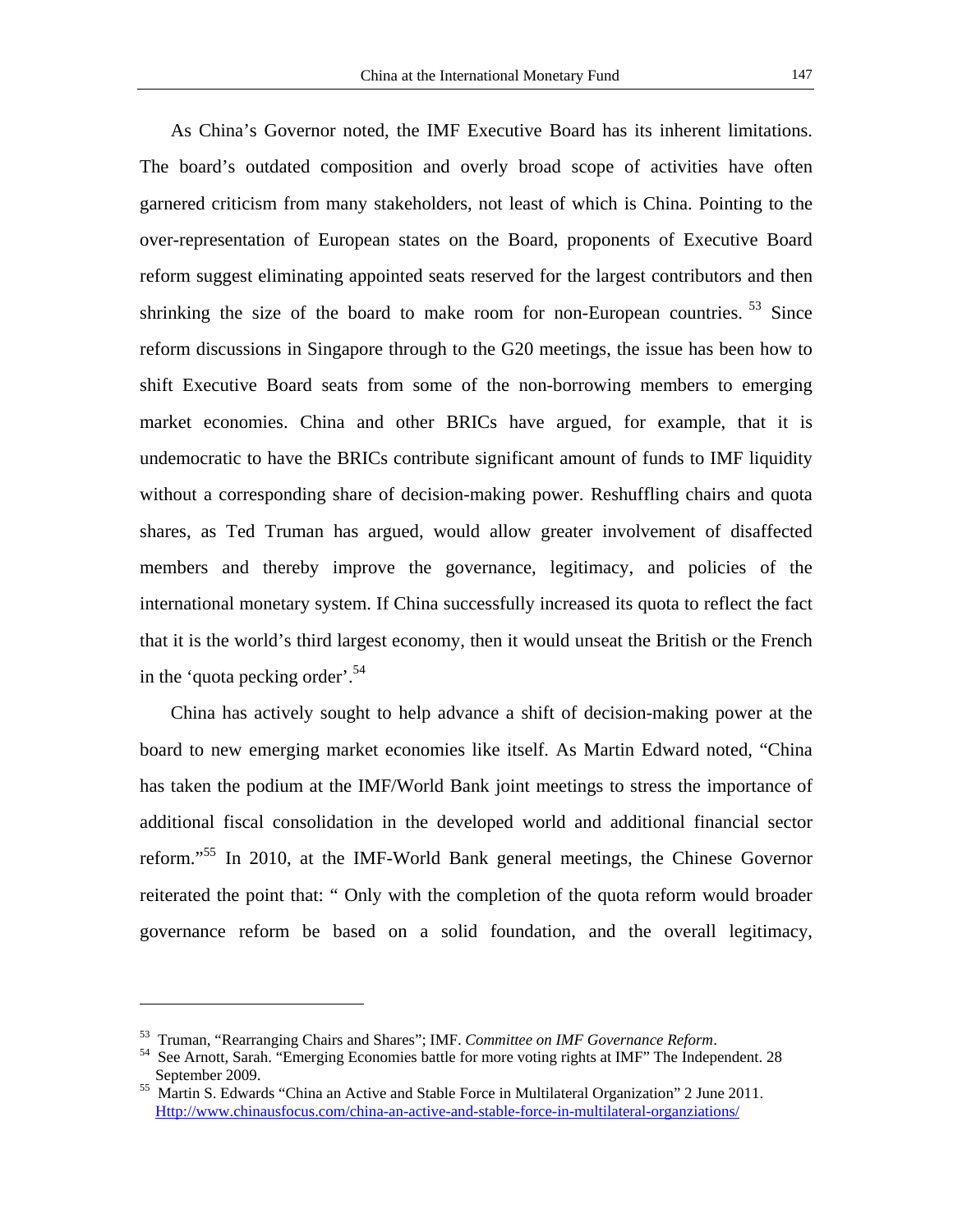accountability, and effectiveness of the IMF be credibly secured".<sup>56</sup> China has also contributed money to the IMF to help boost its coffers after the international financial crisis. China, in addition to Russia, India, South Korea and Brazil, agreed to contribute funds to the IMF through a newly invented mechanism: the temporary purchase of SDR-denominated securities or quasi IMF bonds.<sup>57</sup> Through purchases of these bonds, IMF capital was raised by an added \$150 billion. China purchased the largest share of \$50 billion IMF bonds and many other rising powers had each purchased \$10 billion.

Promoted by the Chinese governor and made popular in several academic and policy circles, the use of SDR denominated bonds renewed interest in the use of the SDR as a reserve currency.<sup>58</sup> This was an issue further studied by the IMF staff and considered at the Executive Board. In many ways, China's contribution to the SDR bond system was a measure of good faith in renewing the IMF and its legitimacy, but the need to reform the governance structure through added voice and votes was deemed to be a necessary means of renewing the IMF in the longer term. Without added voice in IMF (and World Bank) decision-making organs, the Chinese would be hesitant to commit to increasing the IMF's capital. Unsatisfied with relatively modest quota gains, the BRIC nations led by China were quick to assert their new-found influence in the IMF by demanding any further expansion of IMF resources be tied to additional governance reform.

On another matter of concern to the Chinese, is the idea of having a selection process for an IMF Managing Director based on merit and encompassing non-European

<sup>56</sup> http://www.imf.org/external/am/2010/speeches/pr47e.pdf

<sup>&</sup>lt;sup>57</sup> Russia originally pledged a similar amount, but did not end participating in this particular program. Instead the country signed a bilateral loan agreement.

<sup>58</sup> Zhou Xiaochuan (2009), "Reform of the International Monetary System". Beijing: People's Bank of China.; Rodrik, Dani (2009), "Why Don't We Hear a lot More About SDRs?" Debate: Macroeconomics, a Global Crisis Debate, VoxEU.org, 4 February; Williamson, John (2009), "Why SDRs Could Rival the Dollar", Peterson Institute Policy Brief, Number 09-20. Also see: *Recommendations by the Commission of Experts of the President of the General Assembly on reforms of the international monetary and financial system* 19 March 2009 http://www.un.org/ga/president/63/letters/recommendationExperts200309.pdfP.11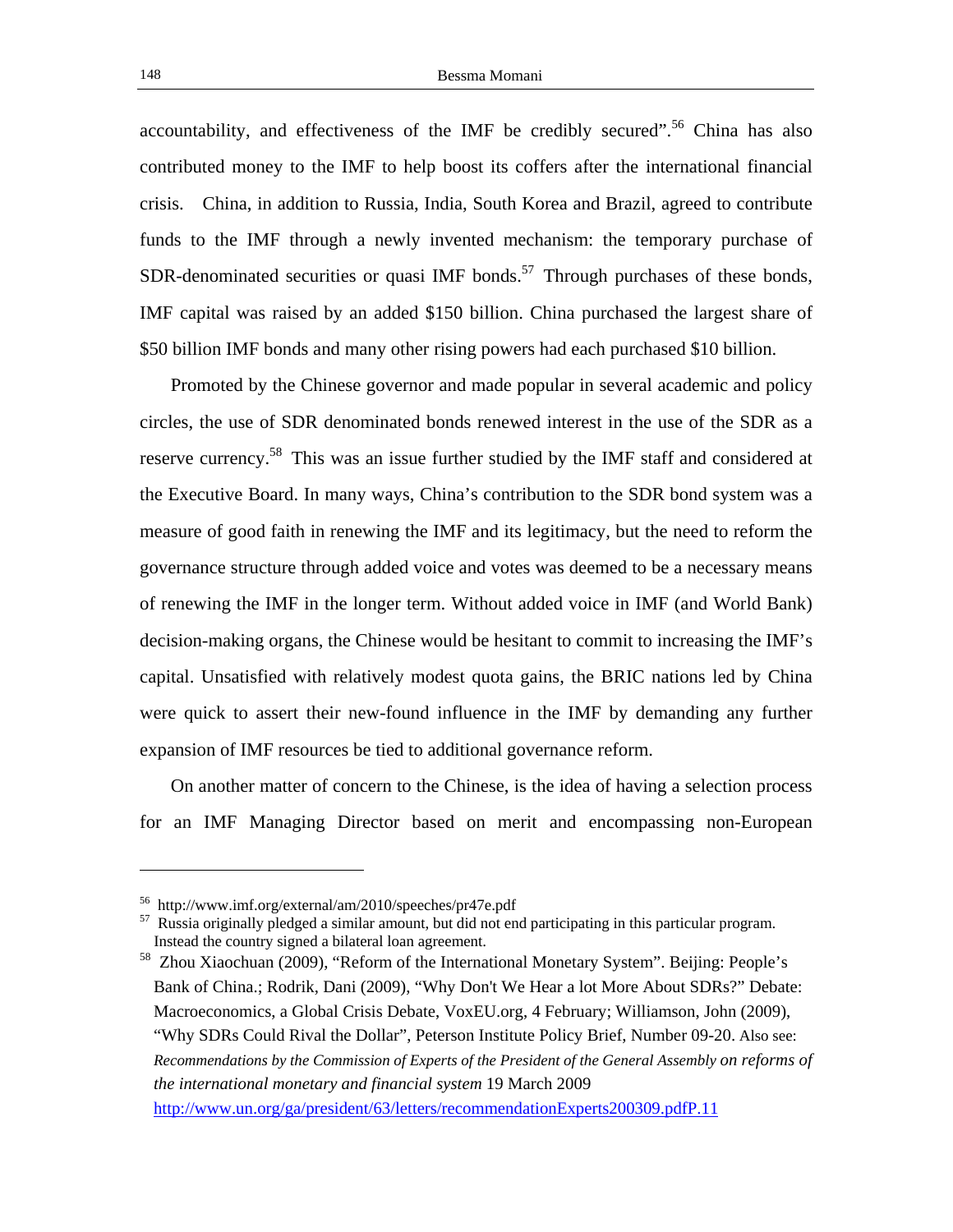candidates. Some have pointed to the value of having an Asian leader head the organization as a real measure of goodwill and desire to regain legitimacy in the eyes of rising powers.59 Arvind Subramanian even suggested that naming Zhou Xiaochuan of China as IMF Managing Director would be more effective than raising quotas by any significant margin.  $60$  That said, when the sudden election of Christine Laggard was put forward in 2011, the Chinese and other once vocal advocates of a merit based selection process were decidedly silent.

#### **4. Conclusion**

The January 2011 target deadline to implement IMF reforms had passed without success and the likely extension to January 2014 will as well. The implementation of the reform proposals would increase Chinese voting power from 3.8 percent to 6.0 percent. As of September 2013, the IMF reforms were ratified by 102 countries which have 65.9% of IMF voting strength. To implement the quota changes, the IMF needs to get 85% of total votes. Argentina and the United States have yet to ratify the quota reforms in national legislatures. With more than 15% of the Fund's voting power, the United States can block all reform efforts with its inaction. In an anonymous quote to the AFP, a person at the IMF noted that "A group of US lawmakers is extremely hostile toward the IMF".<sup>61</sup> Until the US elections in November 2012, the reform package appears to be at a standstill.

The resolve of China and other emerging market economies to see a change in the IMF Executive Board composition through European consolidation continues to be tested. At the 2011 BRICS meeting, the communiqué noted this disappointment: "We are concerned with the slow pace of quota and governance reforms in the IMF. The

<sup>59</sup> Arvind Subramanian "IMF Beyond Istanbul" Peterson Institute for International Economics 30 September 2009 http://www.iie.com/publications/opeds/oped.cfm?ResearchID=1302 Subramanian "IMF Beyond Istanbul" 2009.

<sup>&</sup>lt;sup>61</sup> Jeremy Tordjman "US proves stumbling block in IMF reform" AFP. 23 August 2012 http://www.google.com/hostednews/afp/article/ALeqM5g180IZSig55YTo8TcPnS6GeCENCA?docId=C NG.a32a7060b9271897f678cfb3450d3e7b.b91